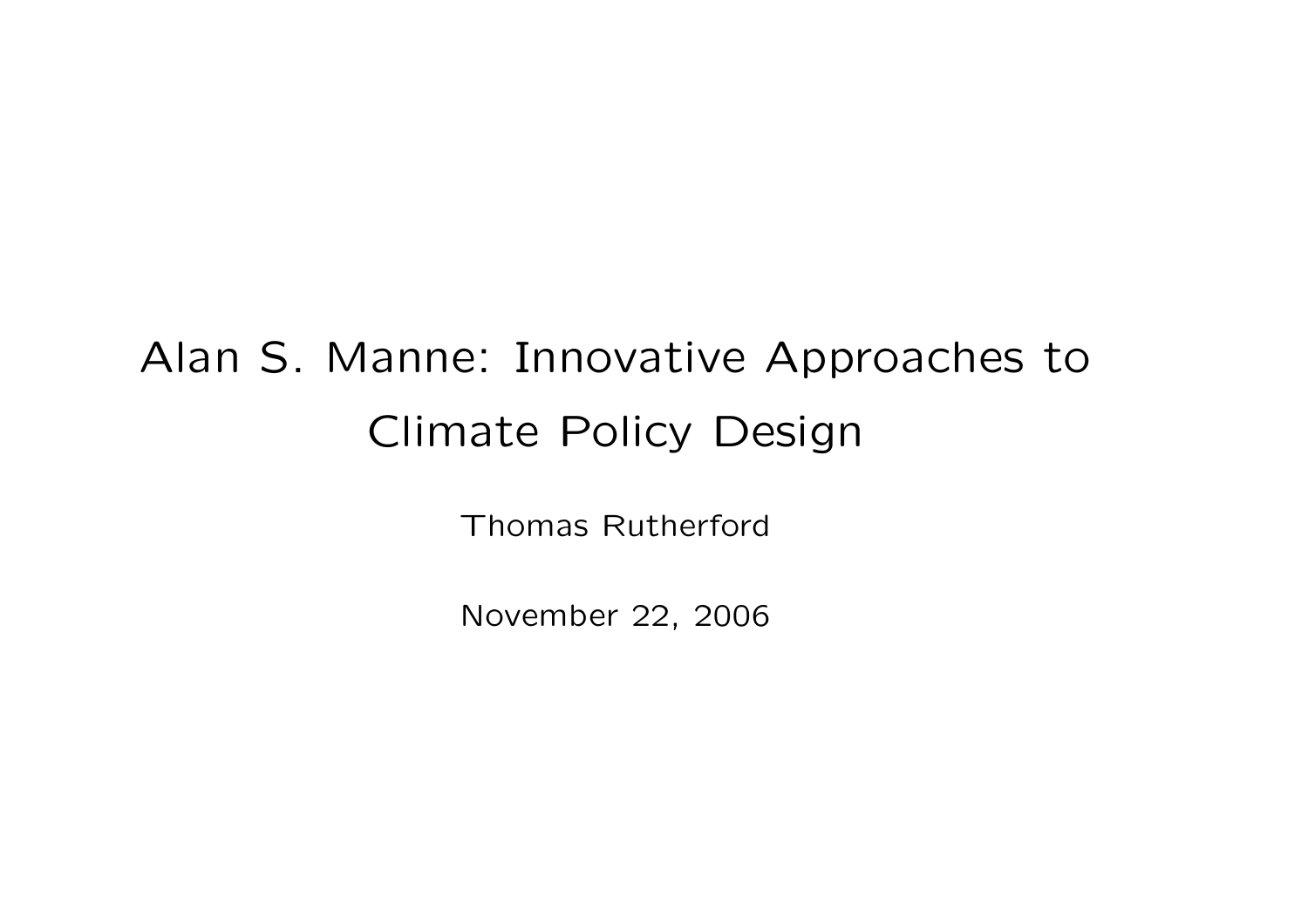#### Abstract

Alan Manne was a pioneer in the adaptation of energy-economy models to climate policy issues. The talk will highlight aspects of these models which were pathbreaking and remain state of the art: putty-clay technology, stochastic equilibria, integrated treatments of climate and economic systems, and the solution of large-scale equilibrium models with tax distortions and public goods solved by use of iterative optimization.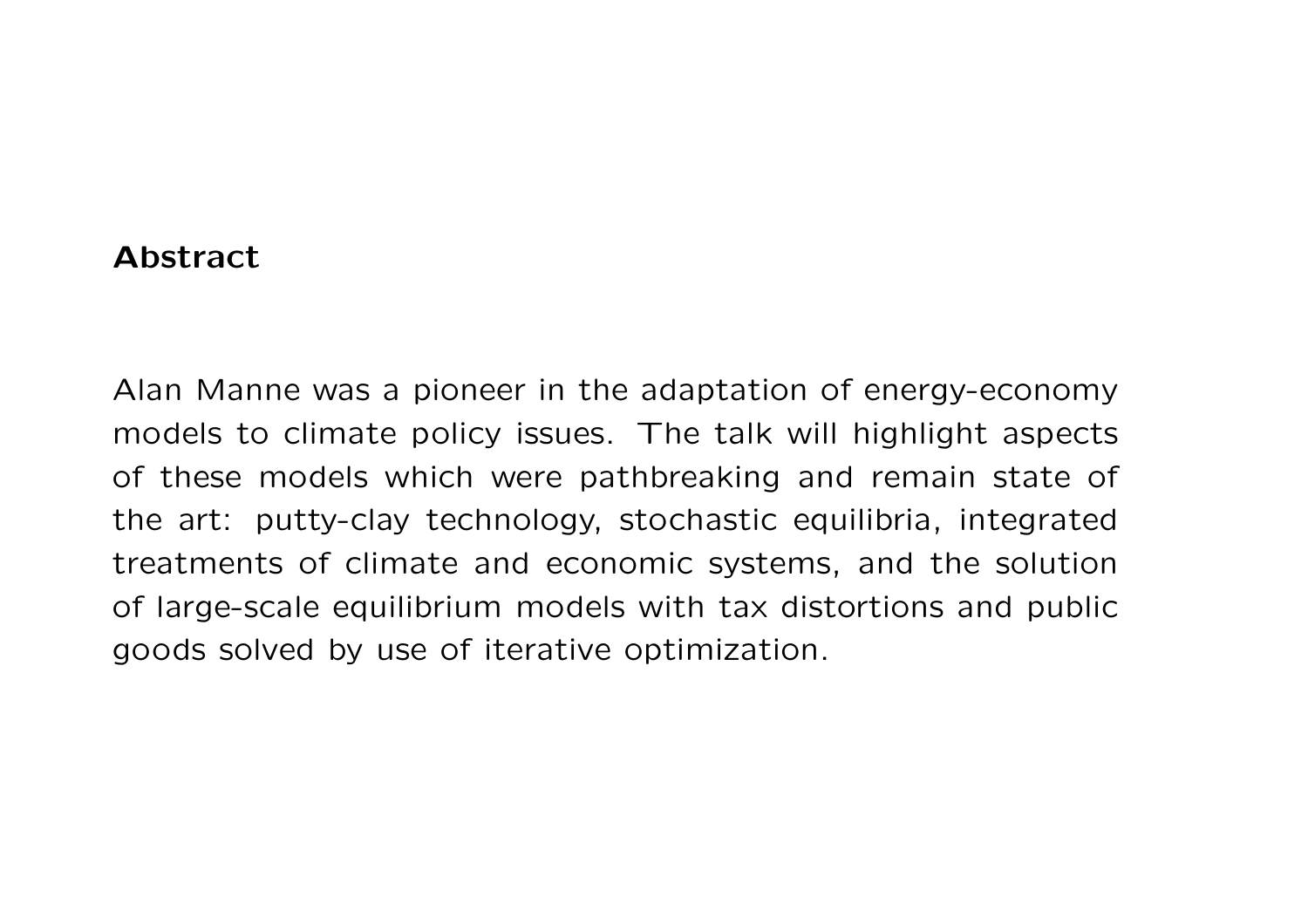# Overview of Talk

- 1. Policy issues.
- 2. Model evolution
- 3. Innovations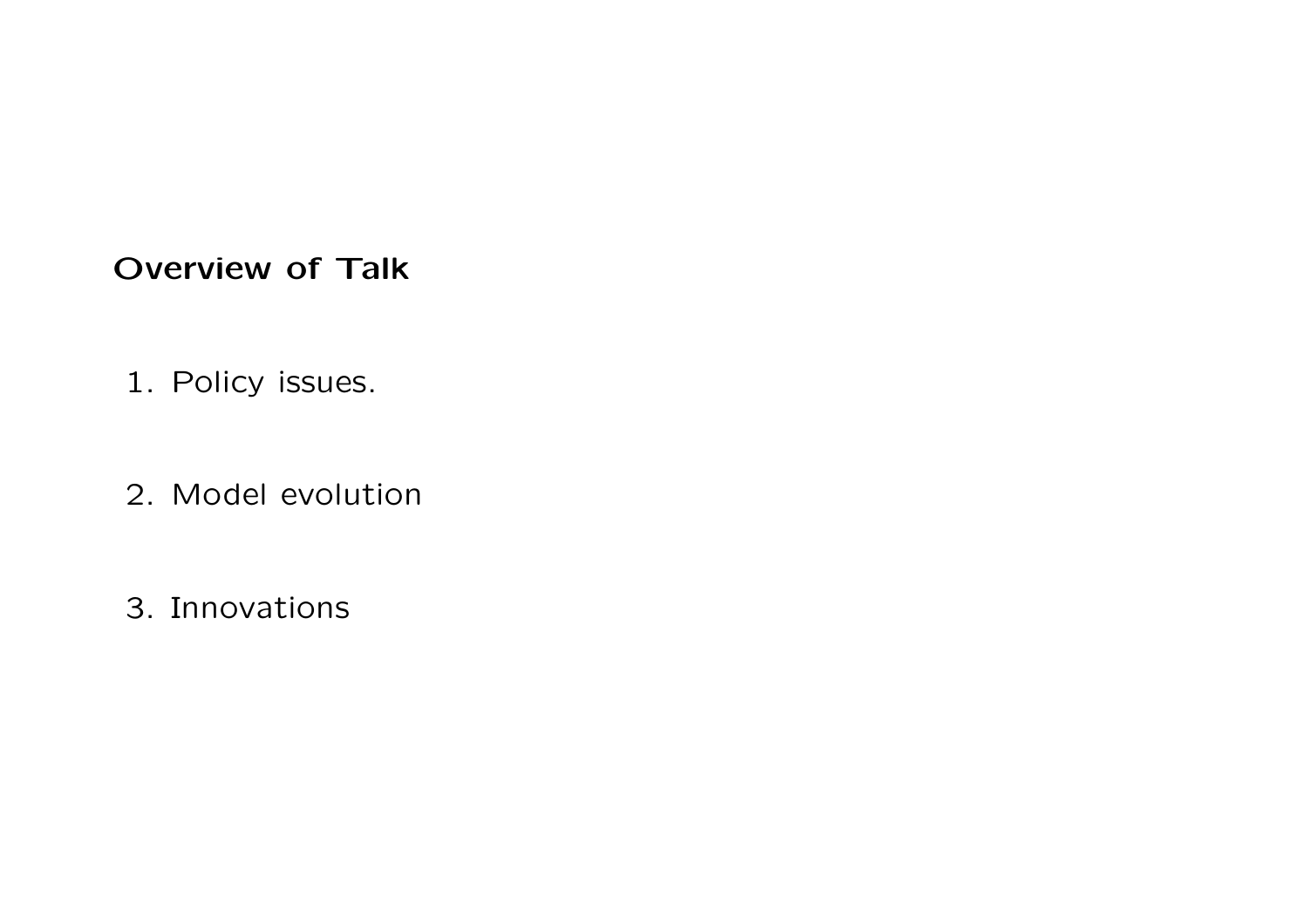#### Research Program

Produce models through which to *quantify* alternative ways of thinking about climate change.

Establish frameworks which are sufficiently flexible to explore divergent views on a wide range of contentious issues: costs of abatement, damages of climate change, valuation and discounting.

Provide analytic tools for general use within the analytic community:

http://www.stanford.edu/group/MERGE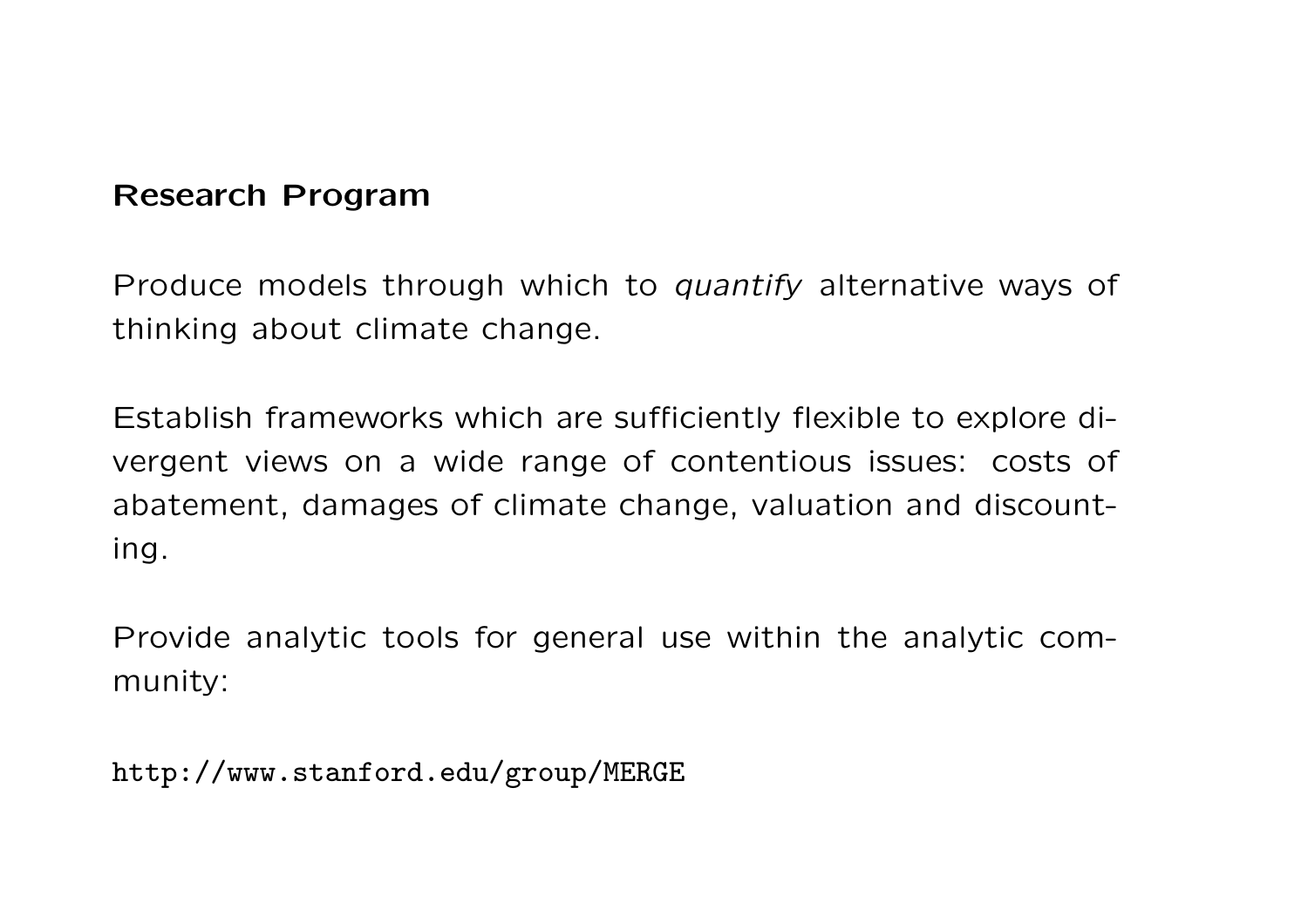#### Ten Policy Issues in Climate Policy

1. What is an appropriate framework for evaluating carbon emissions abatement policies (cost-effectiveness analysis)?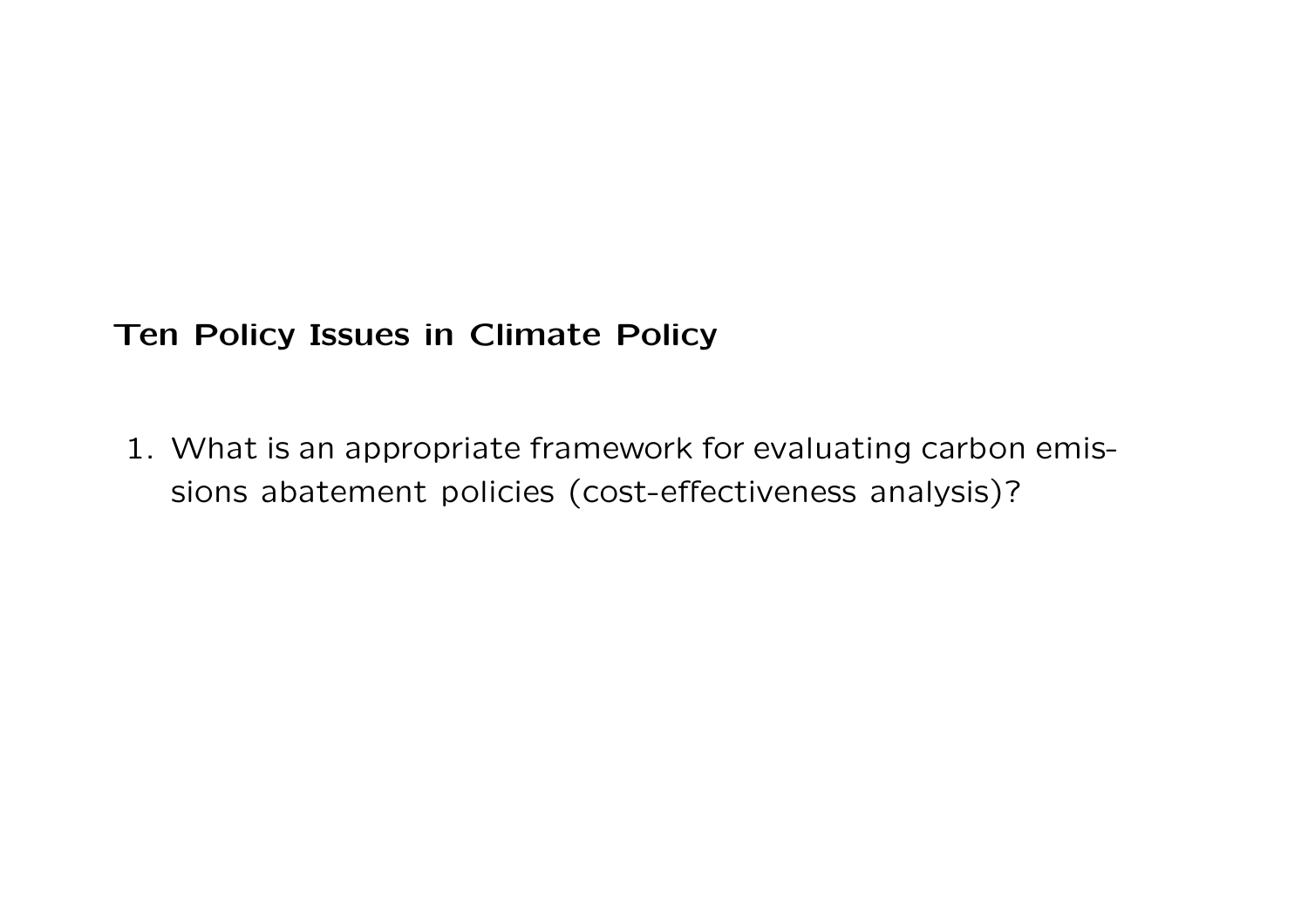Buying Greenhouse Insurance - the Economic Costs of Carbon Dioxide Emission Limits, MIT Press book, Cambridge, MA, 1992. (with Richard Richels)

"Greenhouse Gas Abatement - toward Pareto-Optimal Decisions under Uncertainty", Annals of Operations Research, Baltzer Science Publishers, 68 (1996) 267-279. (with Timothy Olsen).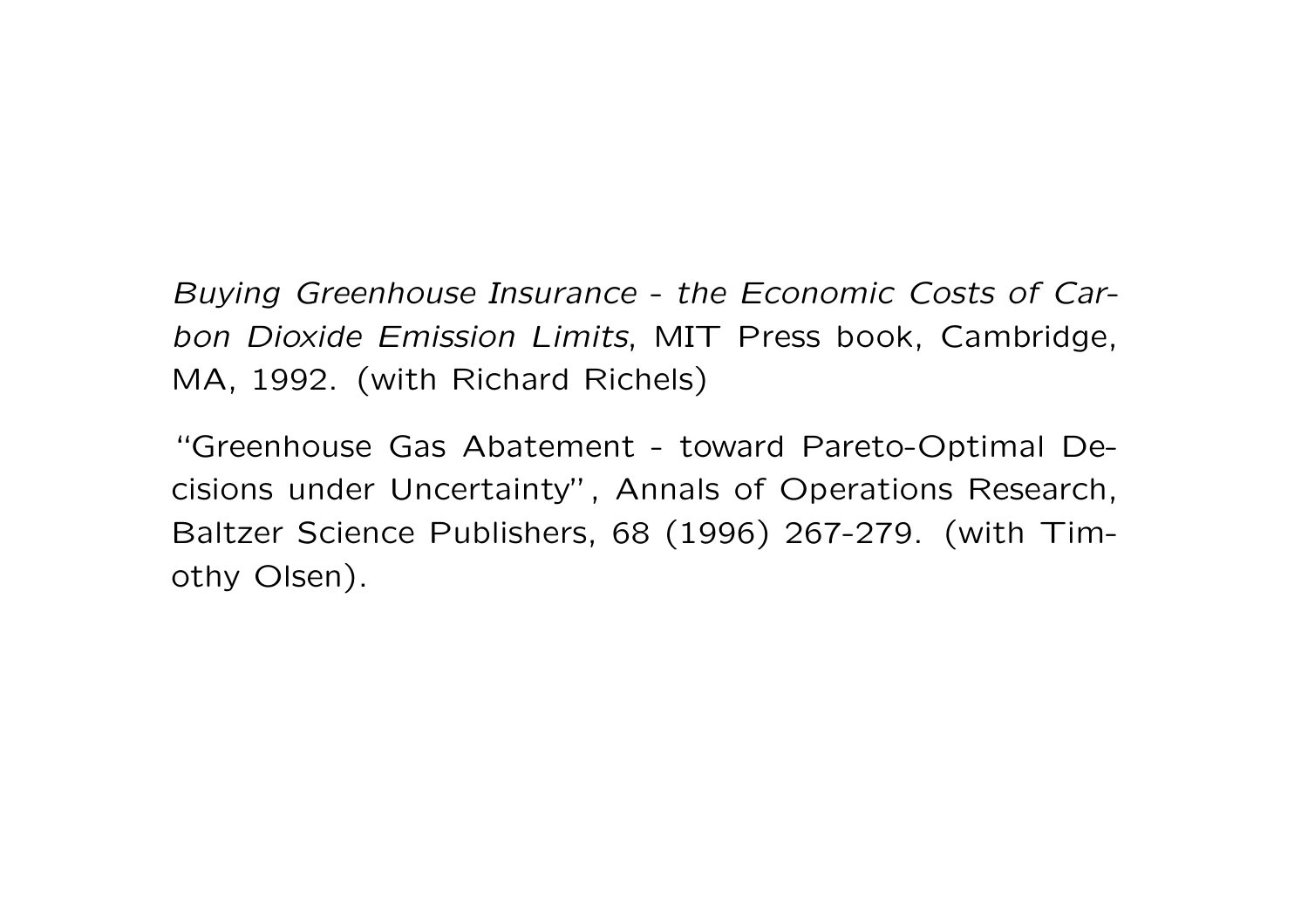2. To what extent does international trade vitiate subglobal climate agreements?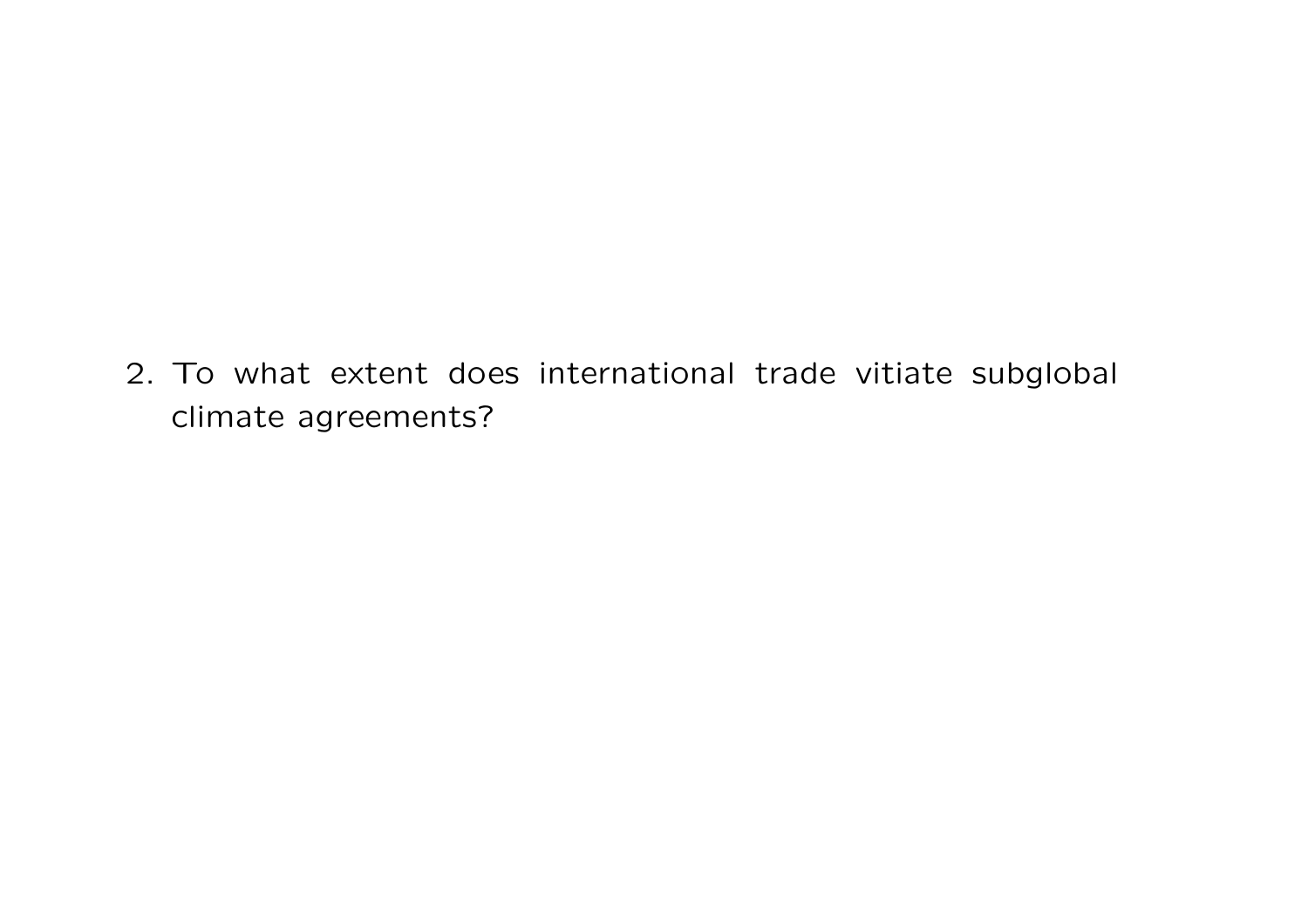"International Trade in Oil, Gas and Carbon Emission Rights: An Intertemporal General Equilibrium Model", The Energy Journal, 15:1, 1994. (with T.F. Rutherford).

"International Carbon Agreements, EIS Trade and Leakage", March 2000.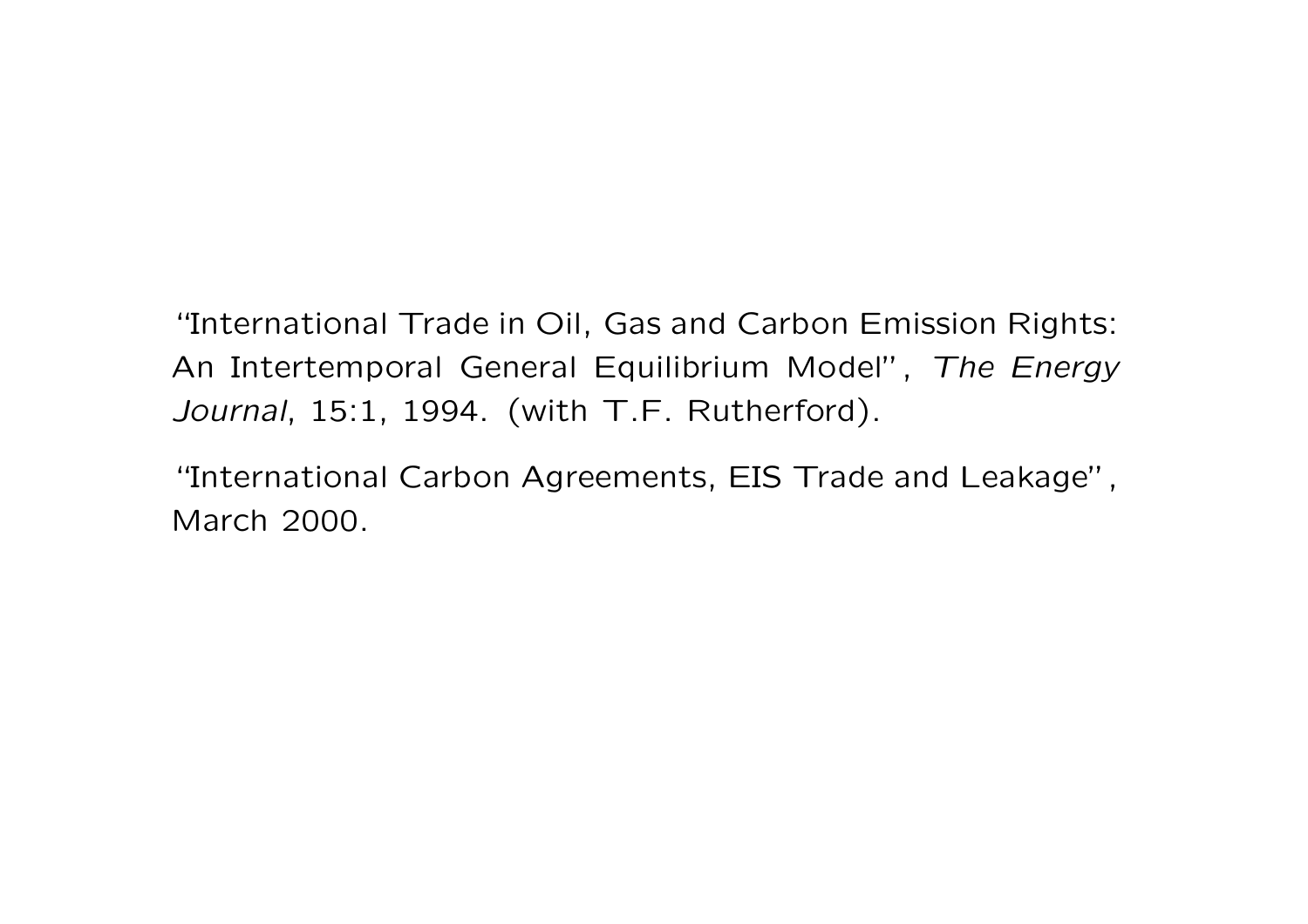3. How can we frame climate policy design from a cost-benefit perspective, accounting for market and non-market damages and climate-economy interactions?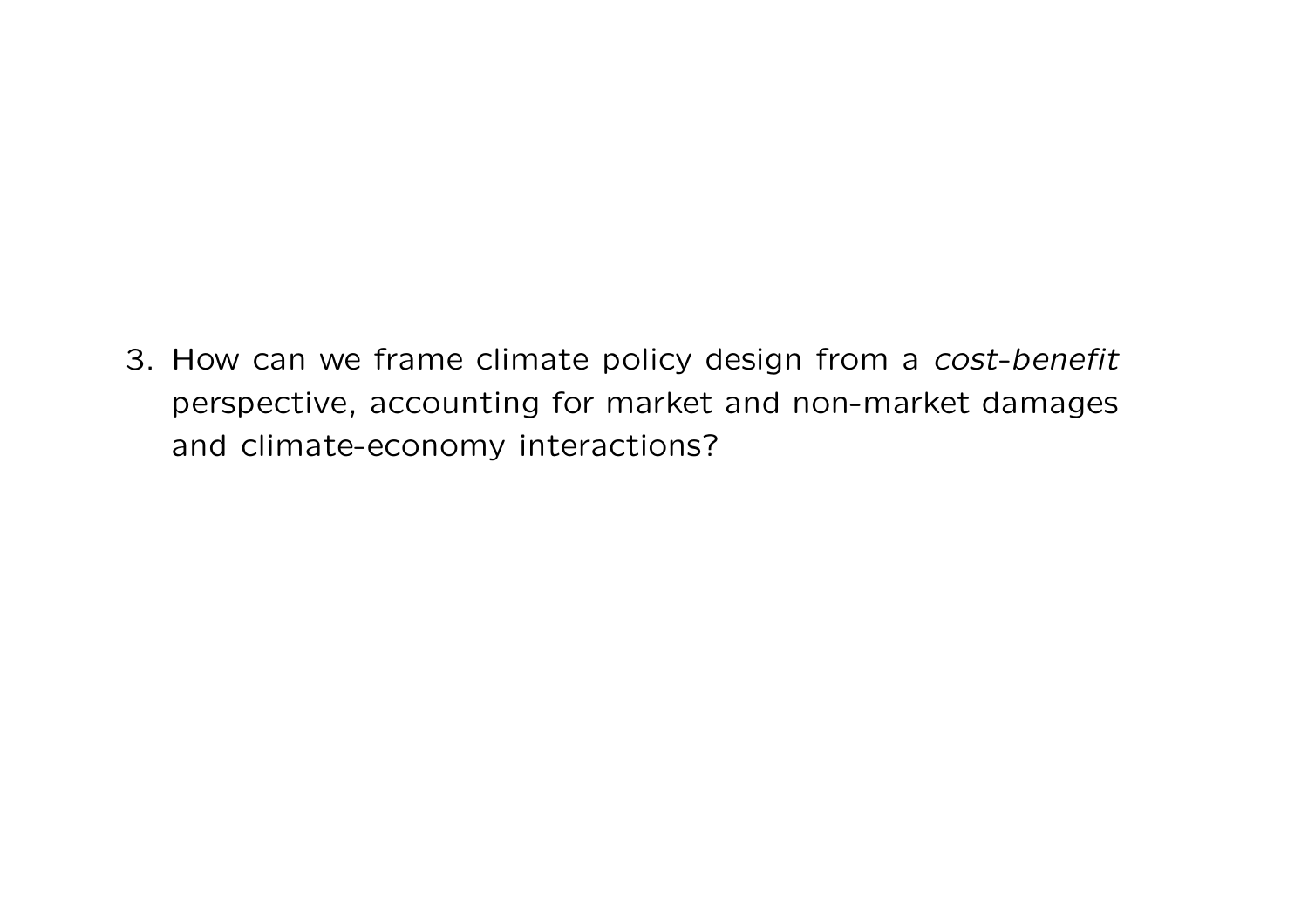"MERGE - A Model for Evaluating Regional and Global Effects of GHG Reduction Policies", Energy Policy, vol. 23, no. 1, pp. 17-34, 1995. (with Robert Mendelson).

"The Greenhouse Debate: Economic Efficiency, Burden Sharing and Hedging Strategies", The Energy Journal, vol. 16, no. 4, pp. 1-37, 1995. (with Rich Richels).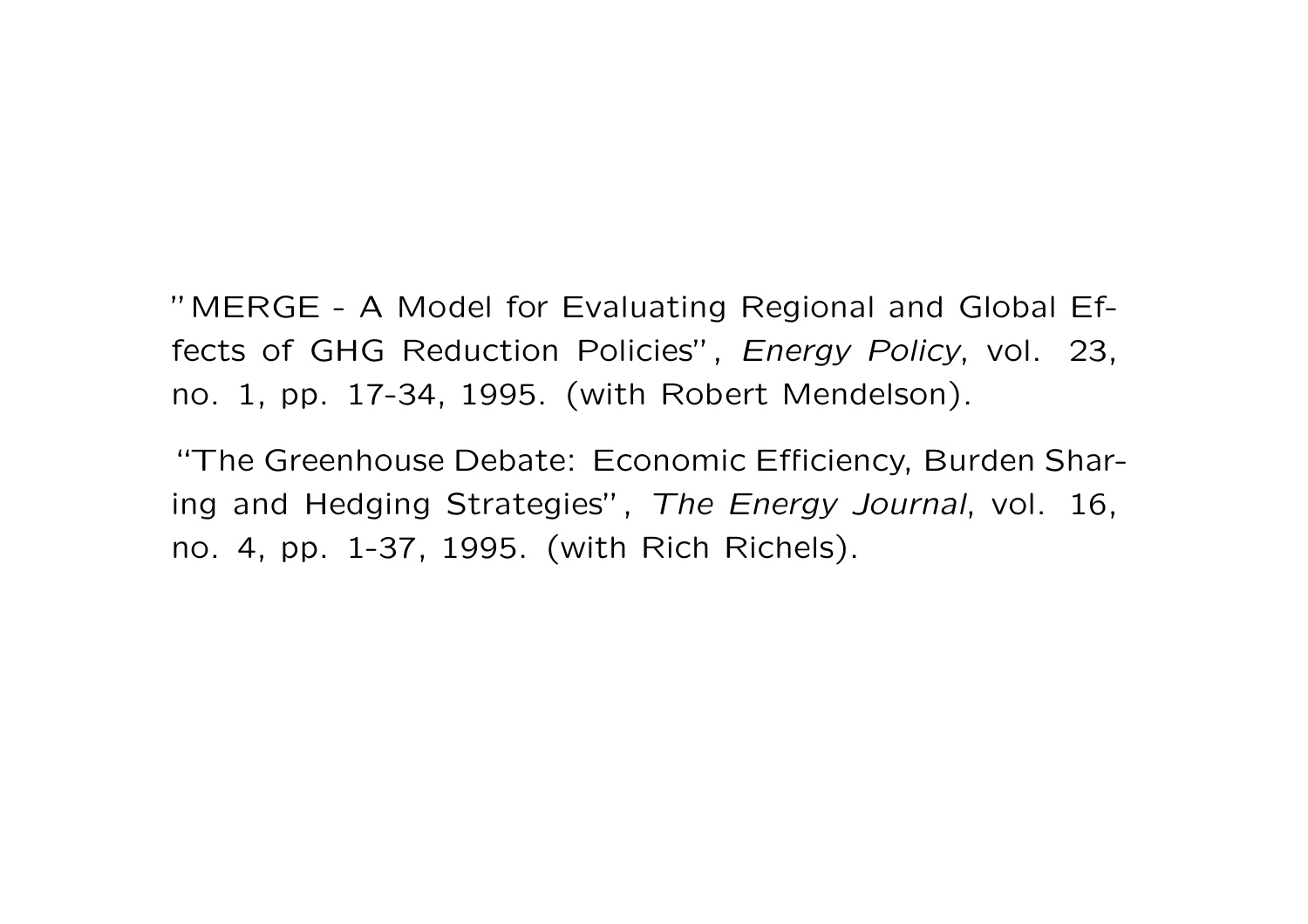4. How do equity and efficiency objectives affect the design of climate policy?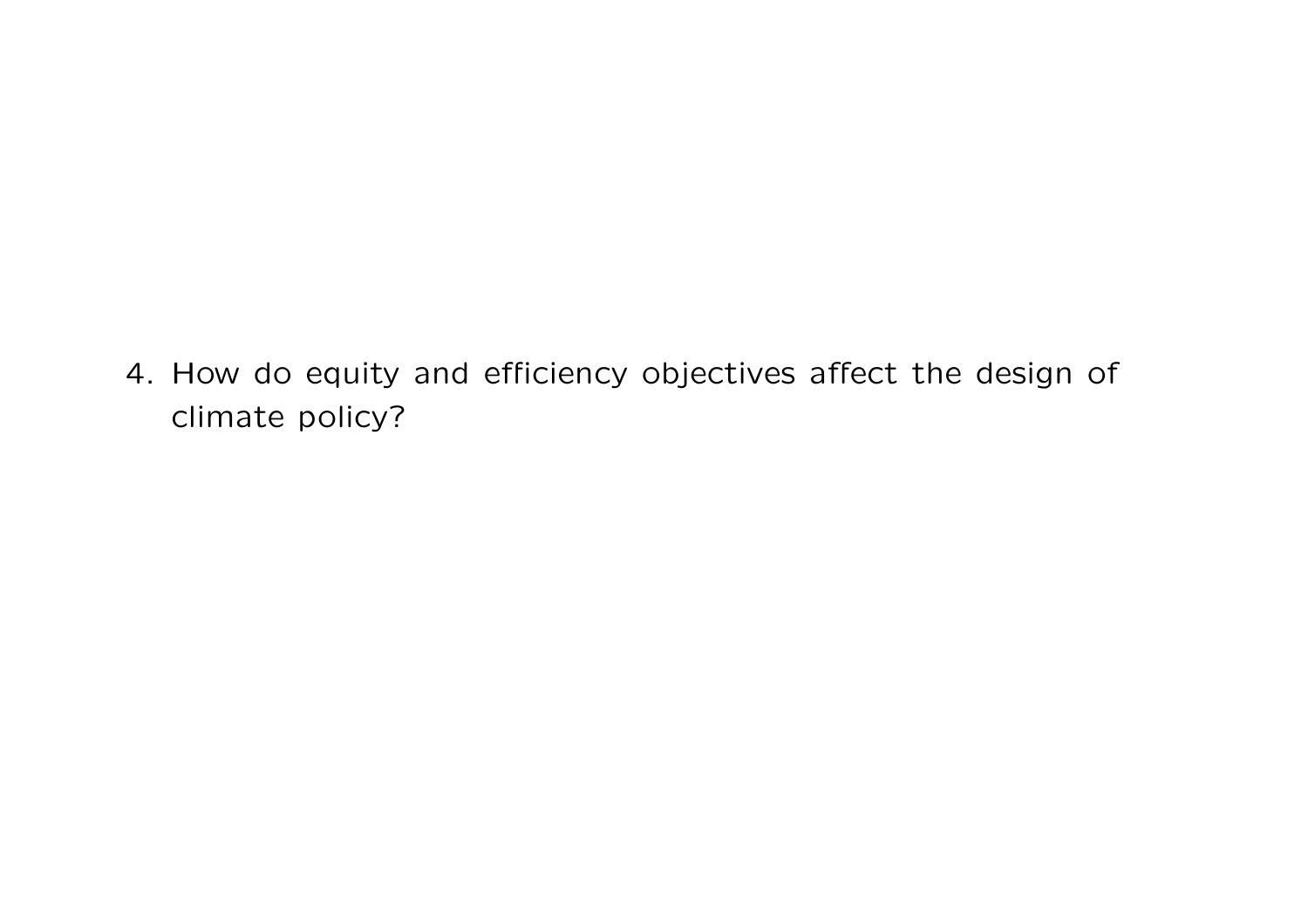"Greenhouse Gas Abatement - toward Pareto-Optimality in Integrated Assessments", ch. 26 in Education in a Research University, edited by K.J. Arrow, R.W. Cottle, B.C. Eaves and I. Olkin, Stanford University Press, Stanford, CA, 1996.

"Equity, Efficiency and Discounting", ch. 12 in P.R. Portney and J.P. Weyant, Discounting and Intergenerational Equity, Resources for the Future, Washington, D.C., 1999.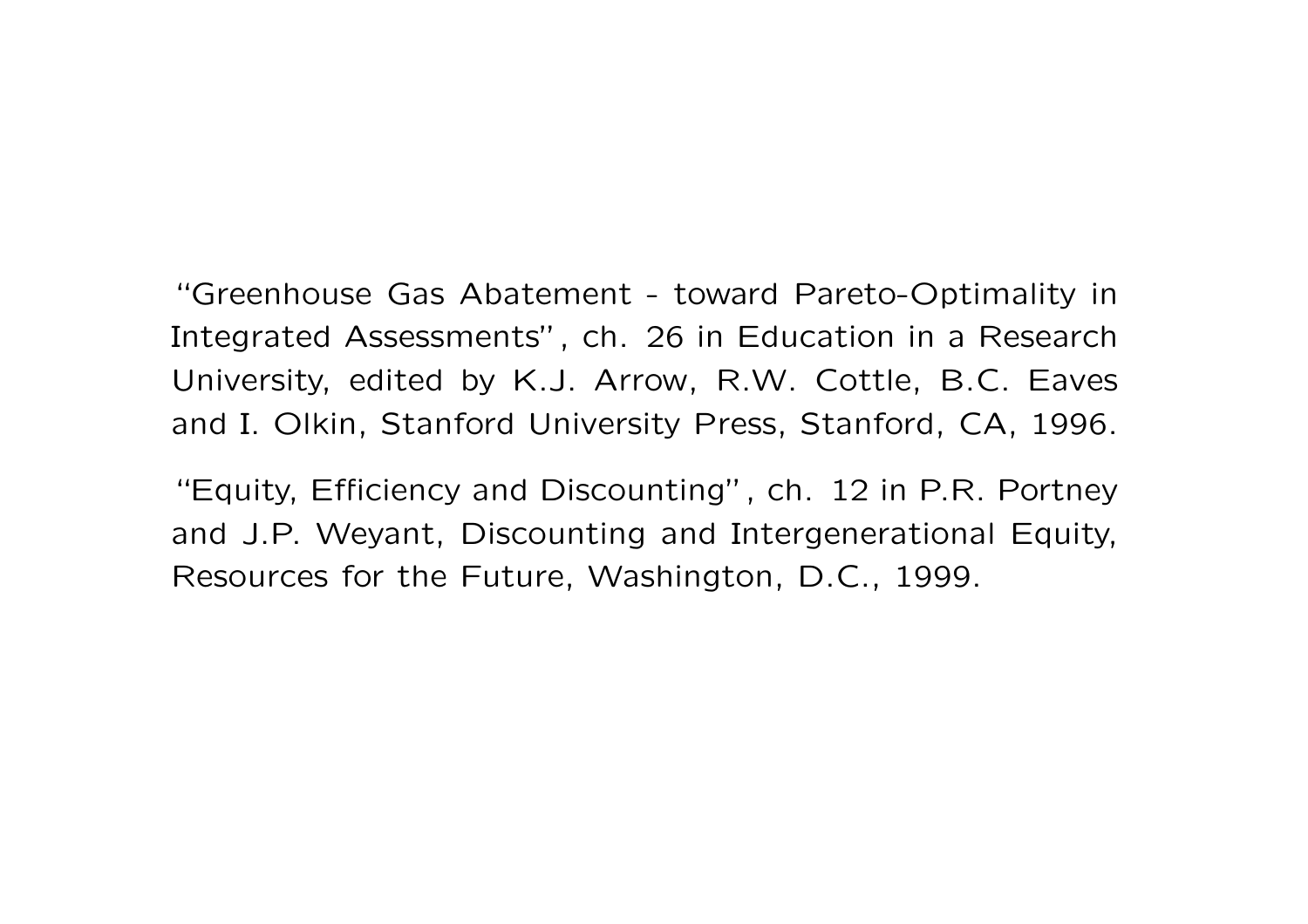5. What are the strengths and weaknesses of specific climate policy proposals?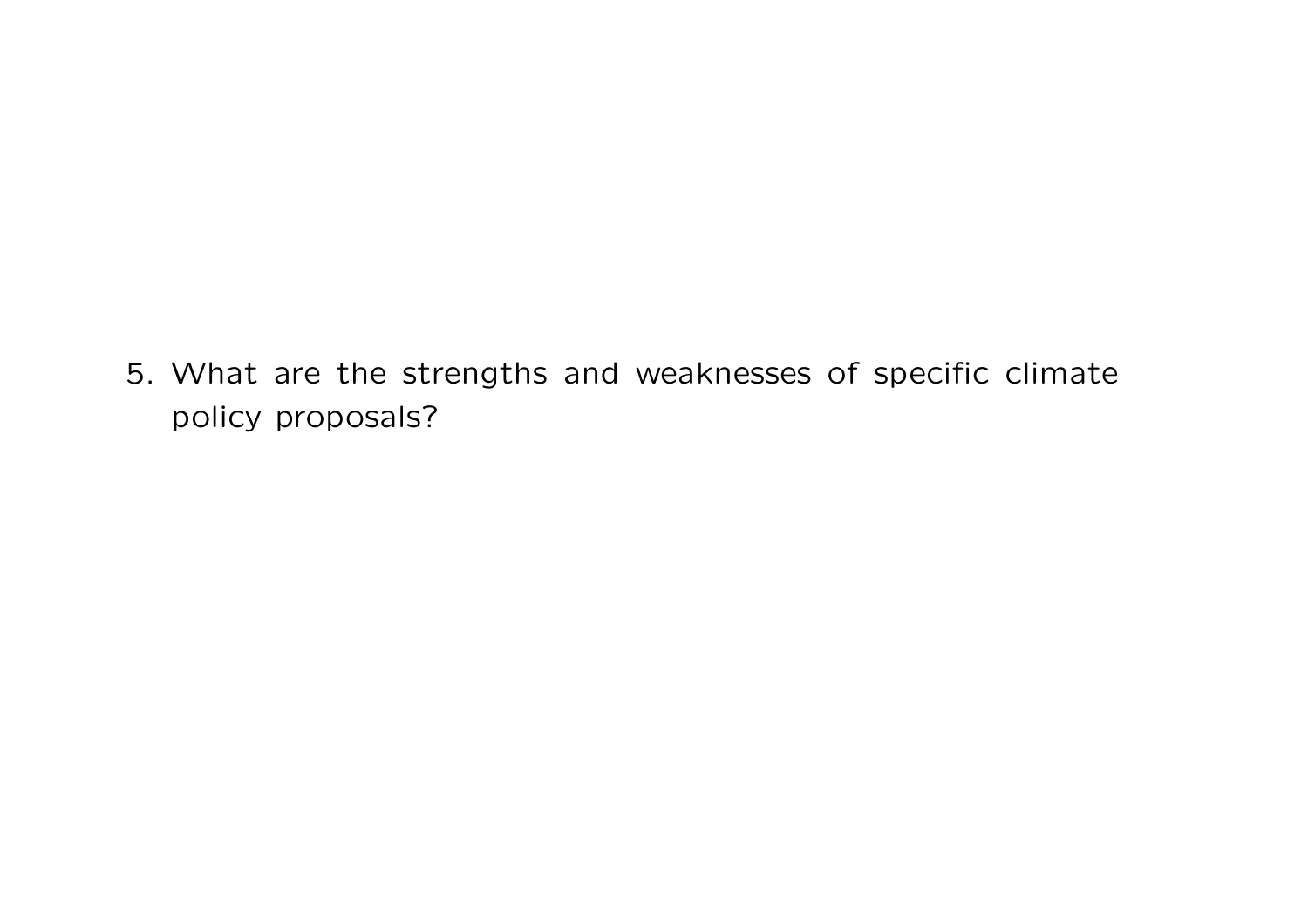"The Kyoto Protocol: A Cost-Effective Strategy for Meeting Environmental Objectives?", The Energy Journal, special issue, May 1999, pp. 1-23.

"On Stabilizing CO2 Concentrations - Cost-Effective Emission Reduction Strategies", Environmental Modeling and Assessment, 2 (1997) 251-265.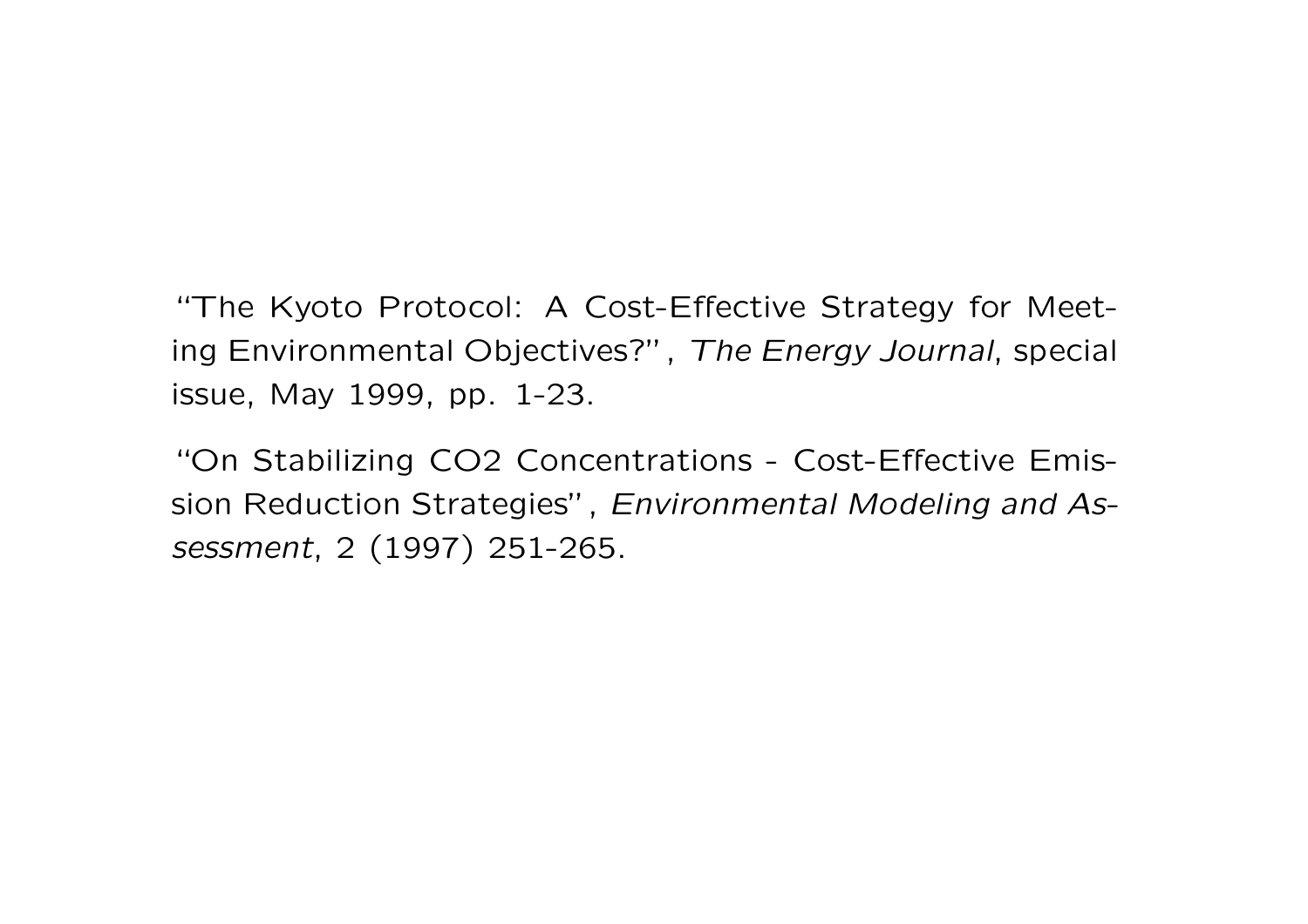6. How should climate policy measures treat different greenhouse gases?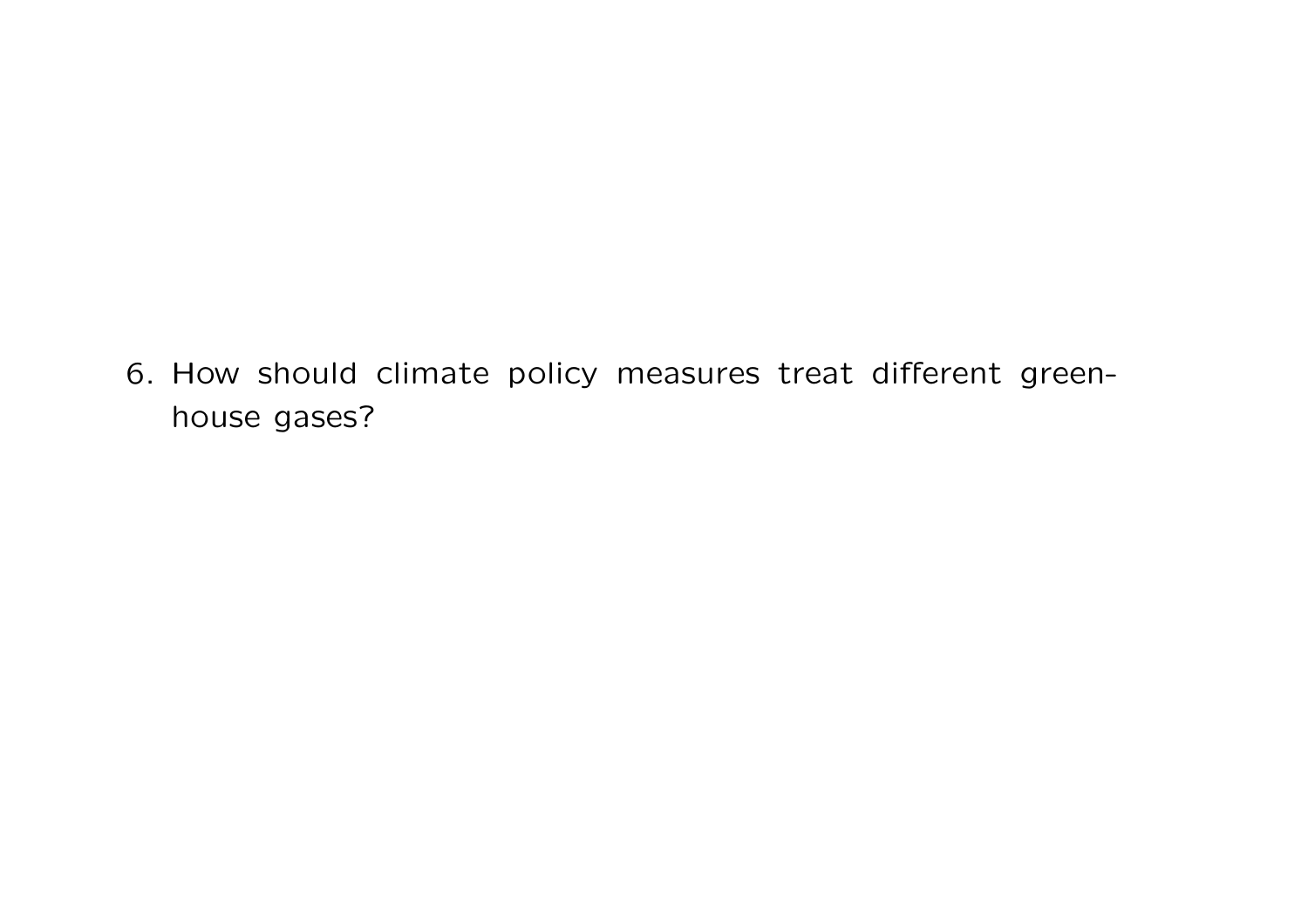"An Alternative Approach to Establishing Trade-offs among Greenhouse Gases ", Nature, vol. 410 ( 2001 ), pp. 675-677.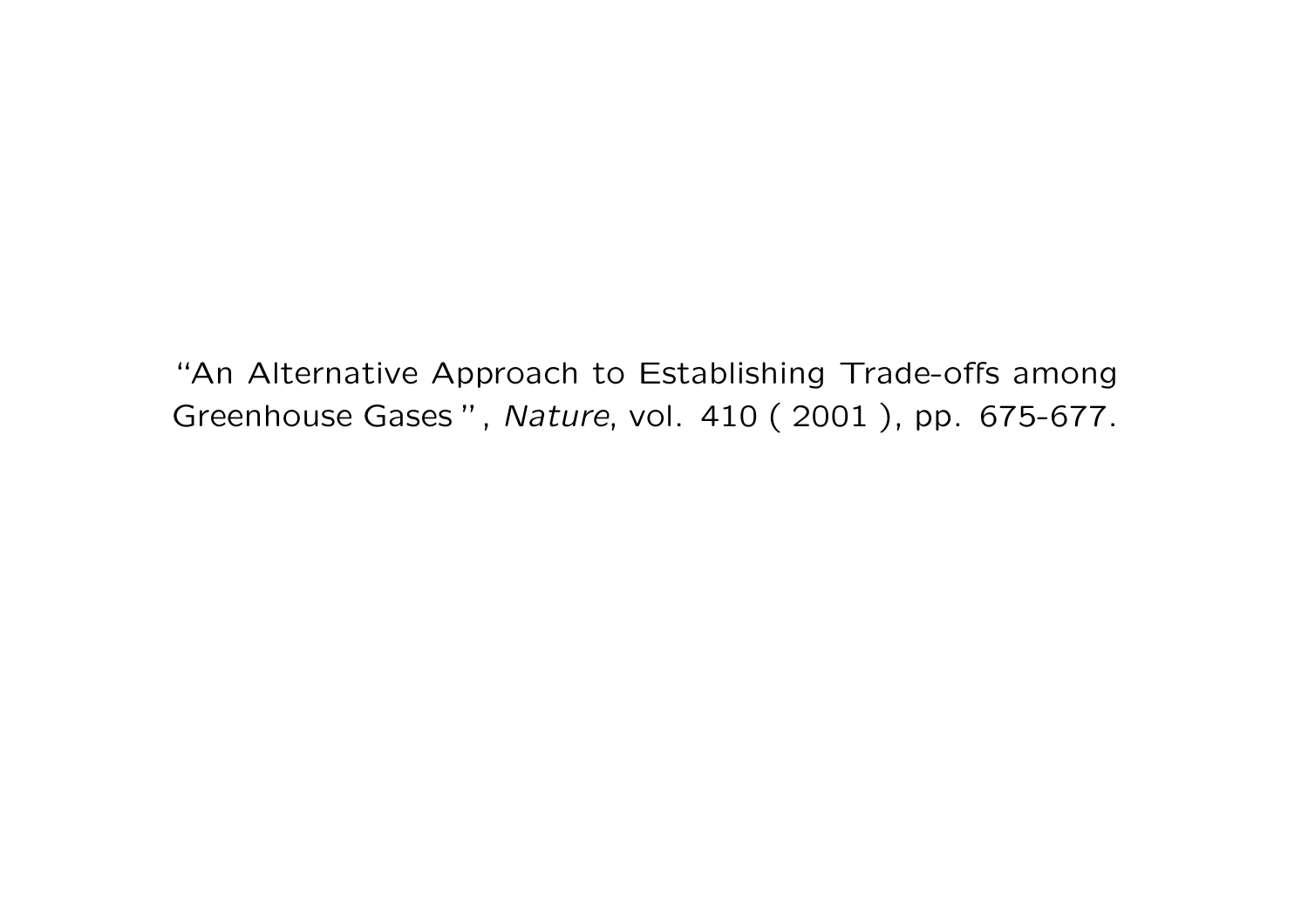7. How does learning-by-doing (endogenous technical change) affect the qualitative properties of efficient climate policy?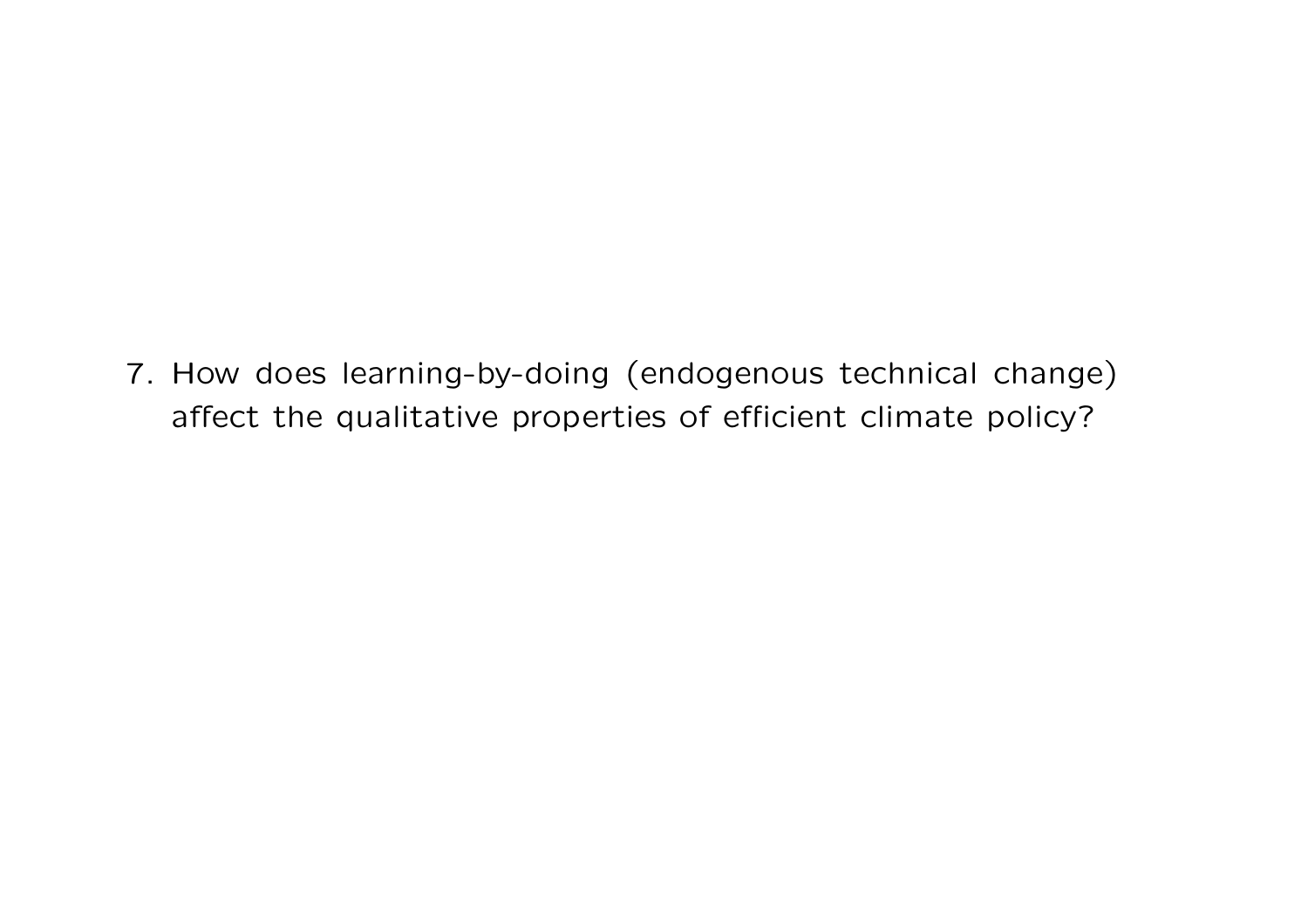"Learning-by-doing and carbon cioxide abatement", Journal of Economic Dynamics and Control, 2002. (with L. Barreto)

"The impact of learning-by-doing on the timing and costs of  $CO<sub>2</sub>$  abatement", 2002.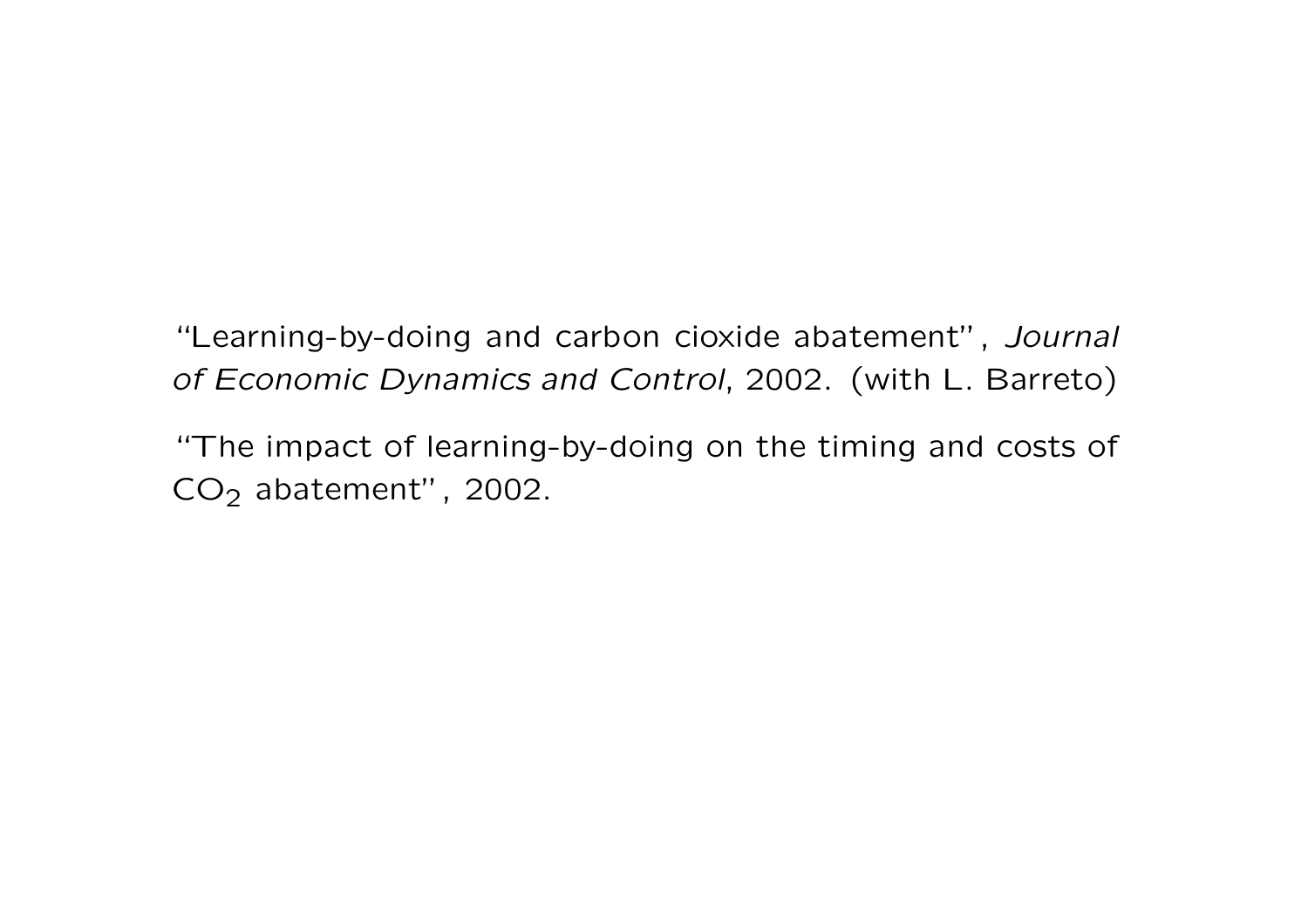- 8. How does the application of market exchange rates (as opposed to purchasing power-parity data) affect baseline emissions growth paths?
- 9. What role should *carbon sinks* play in greenhouse policy?
- 10. How do natural gas and petroleum resource exhaustion affect climate policy?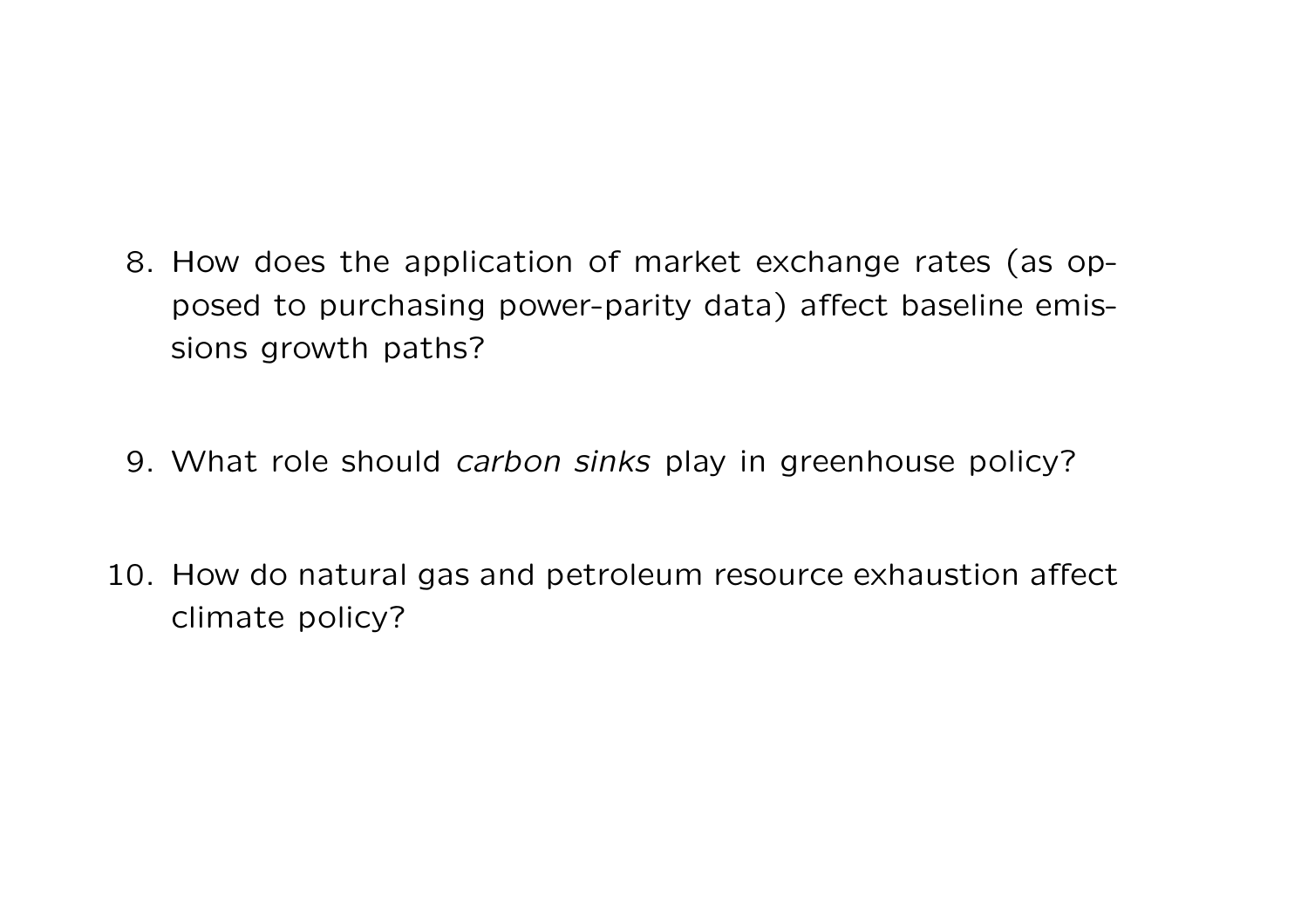#### Model Evolution

- 1. The ETA-Macro Framework (1982)
	- Ramsey model of savings and investment
	- Putty-clay technology
	- Process model of electric and non-electric energy supply
	- Double exponential resource exhaustion model
	- AEEI (autonomous energy-enhancing improvements)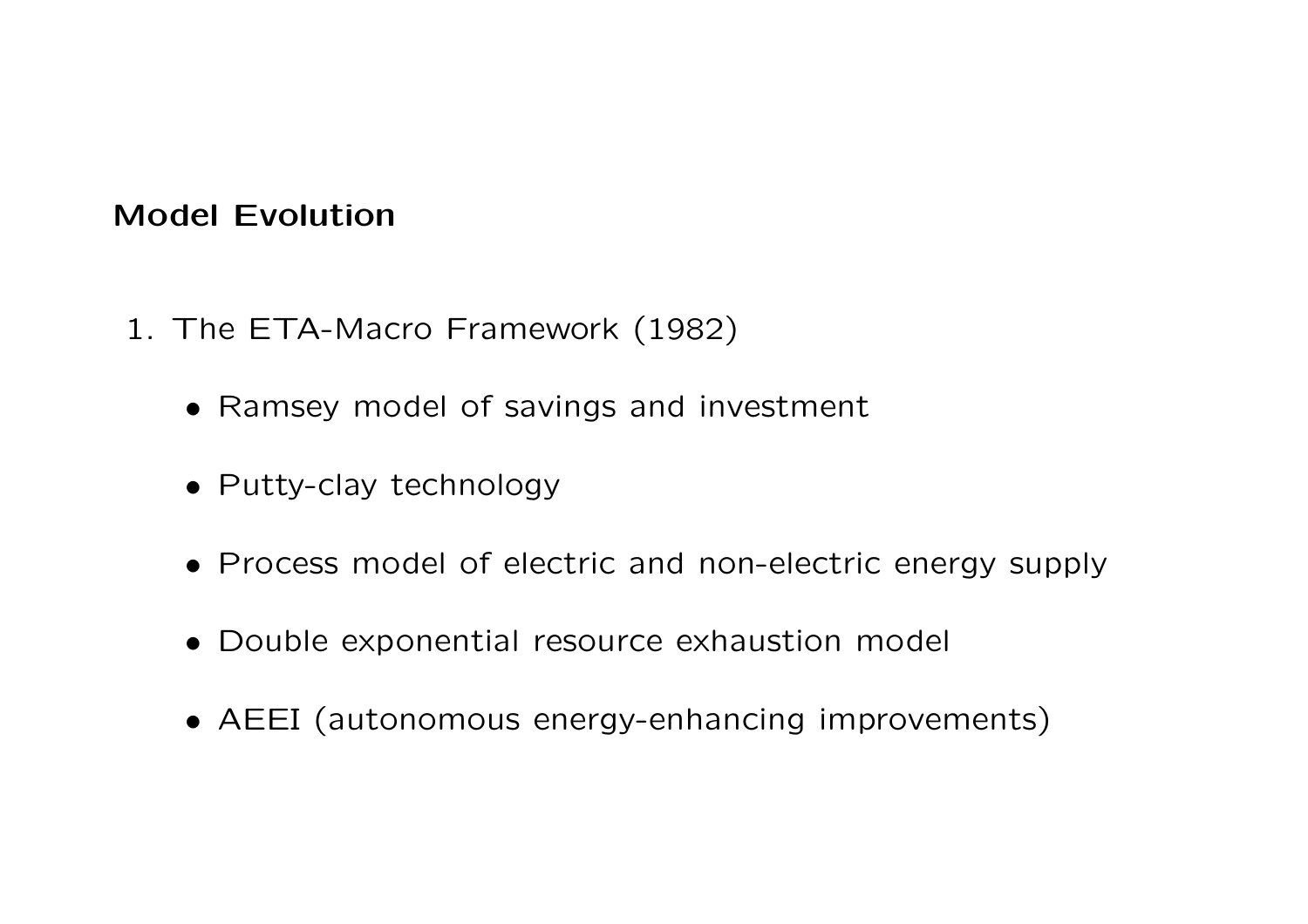# An Overview of ETA-MACRO

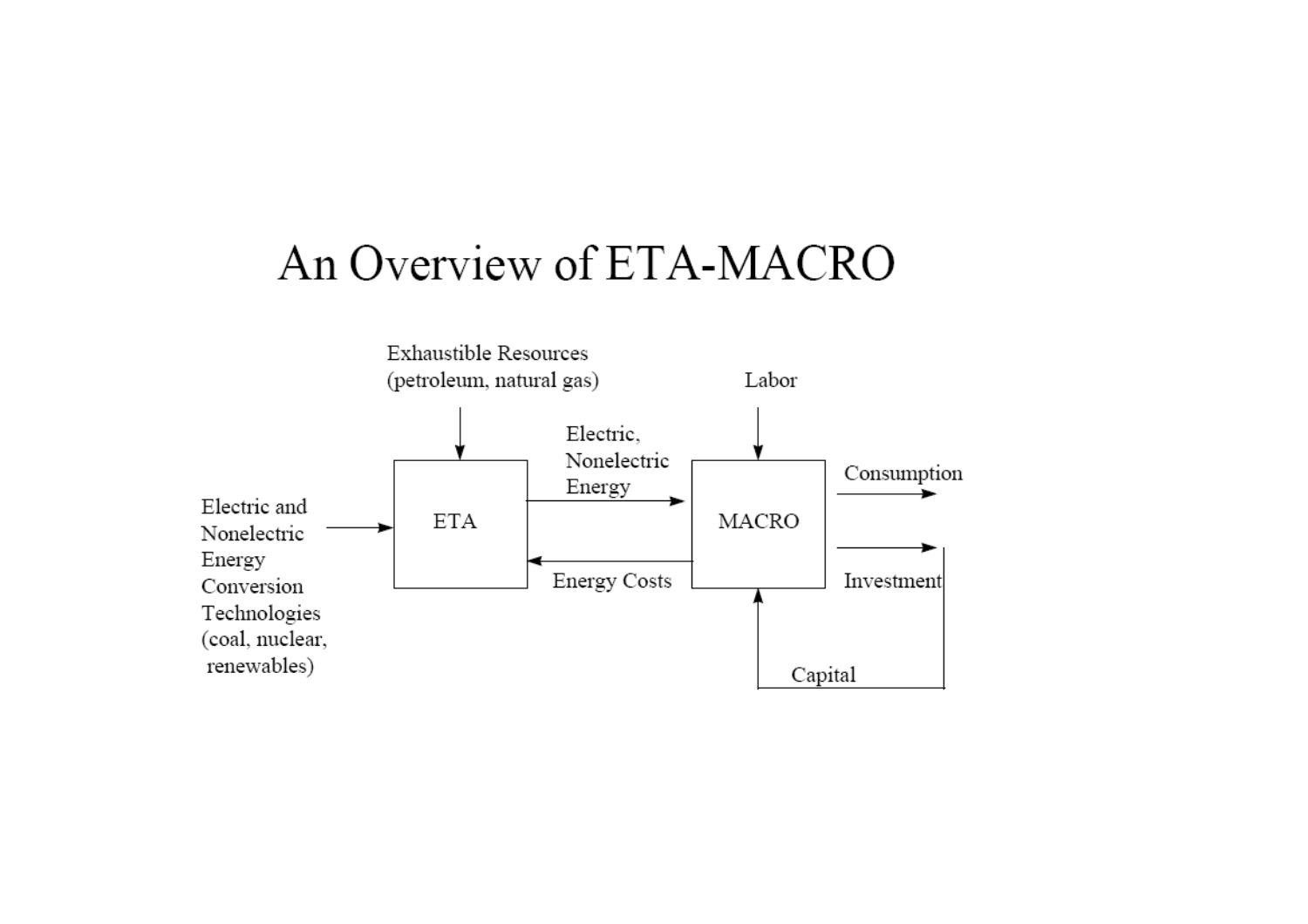#### The Macro Model

Output Markets

Region  $r$  in period  $t$ :

$$
Y_{rt} = C_{rt} + I_{rt} + EC_{rt} + X_{rt}
$$

International Markets

$$
\sum_r X_{rt} = 0
$$

Capital Stock

$$
K_{r,t+1} = (1 - \delta)K_{rt} + I_{rt}
$$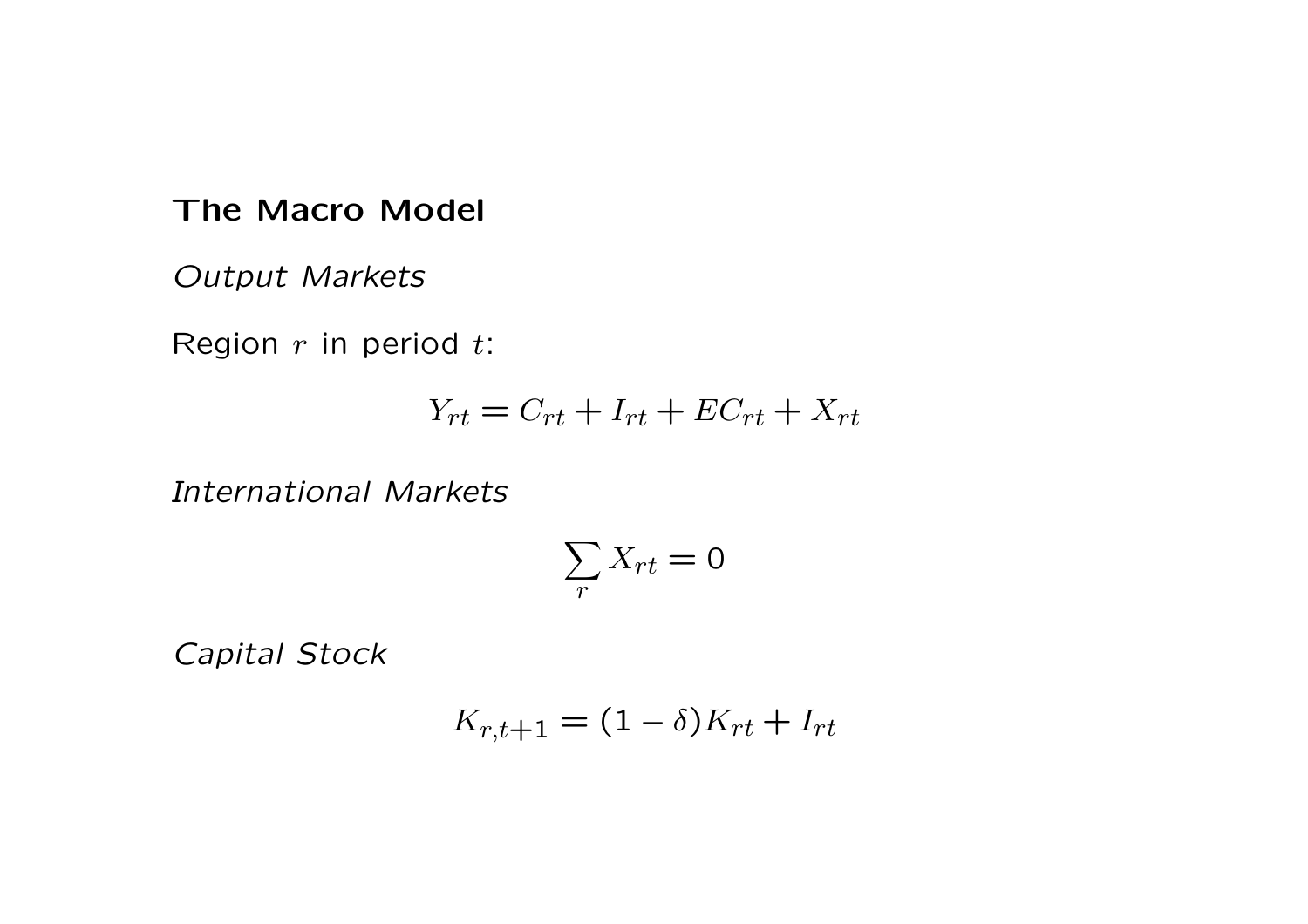Ramsey Model

$$
\max \sum_{t=0}^{\infty} \Delta_{rt} \log(C_{rt})
$$

subject to

$$
\sum_t p_{rt} C_{rt} = M_r
$$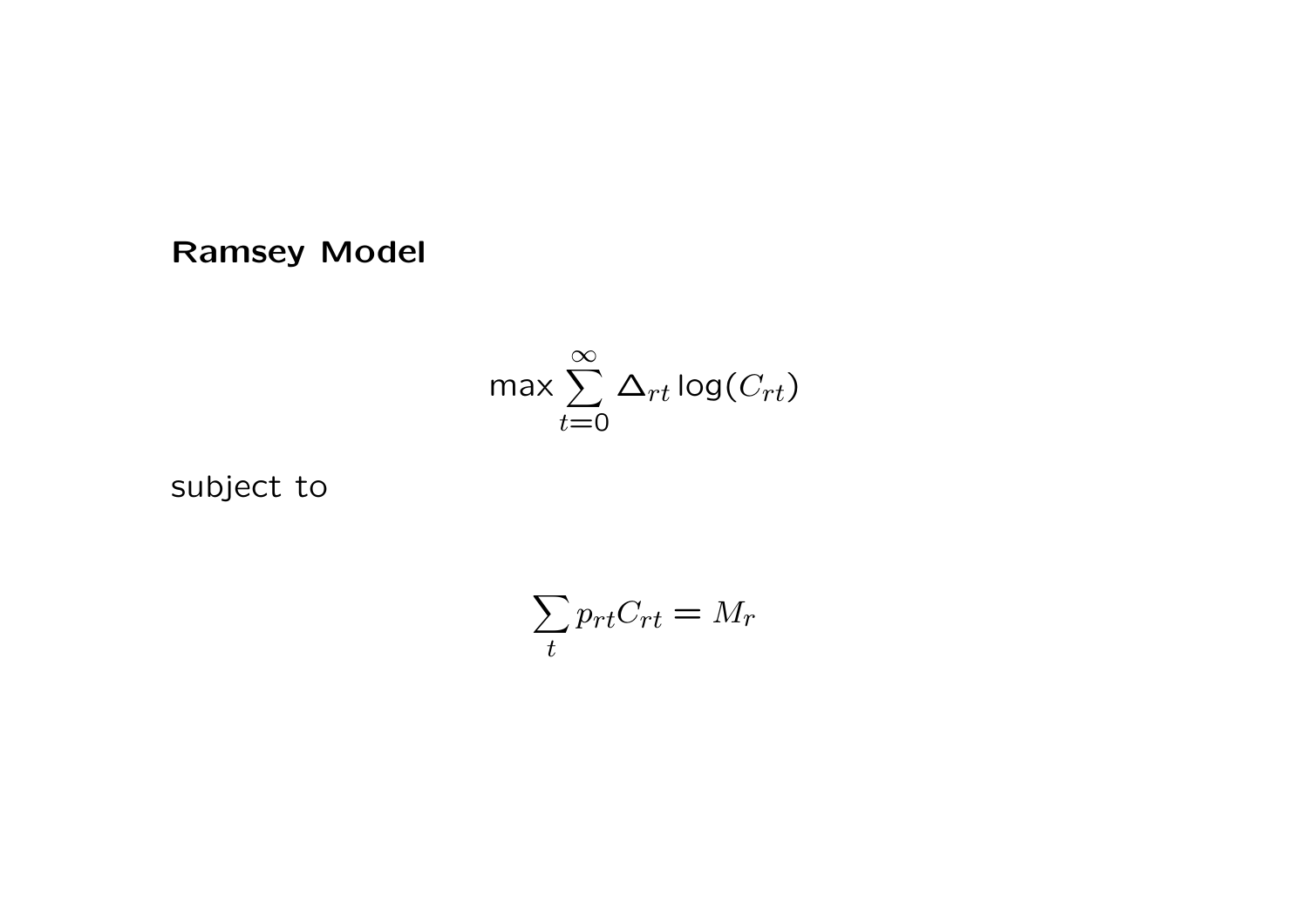# Putty-Clay Technology - Idea



 $\mbox{KL}$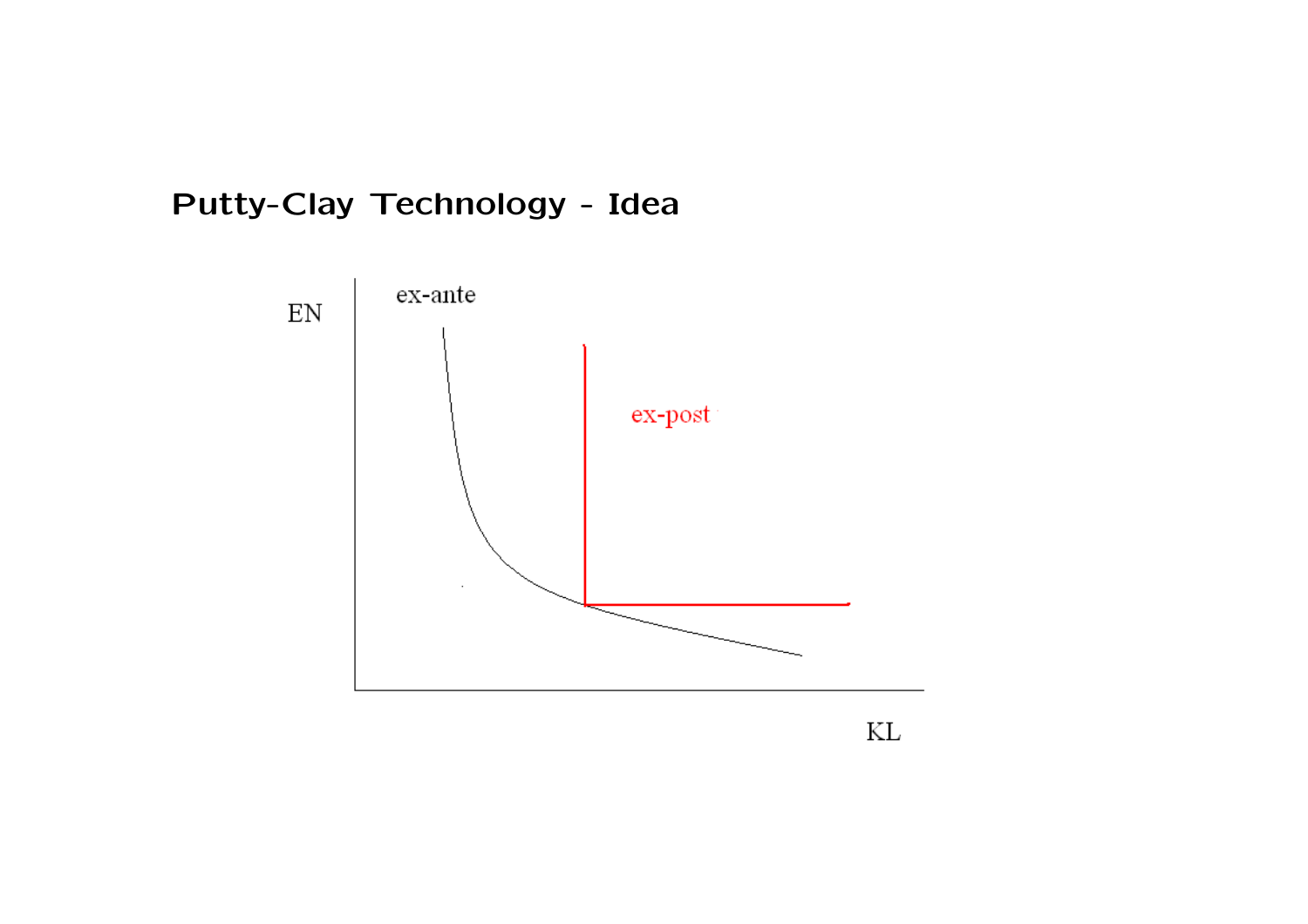# Putty-Clay Technology - Implementation

$$
Y_{rt} = (1 - \delta)Y_{r,t-1} + Y N_{rt}
$$
  
\n
$$
L_{rt} = (1 - \delta) L_{r,t-1} + L N_{rt}
$$
  
\n
$$
E_{rt} = (1 - \delta) E_{r,t-1} + E N_{rt}
$$
  
\n
$$
N_{rt} = (1 - \delta) N_{r,t-1} + N N_{rt}
$$
  
\n
$$
K N_{rt} = I_{r,t-1}
$$

$$
YN_{rt} = f(KN_{rt}, LN_{rt}, EN_{rt}, NN_{rt})
$$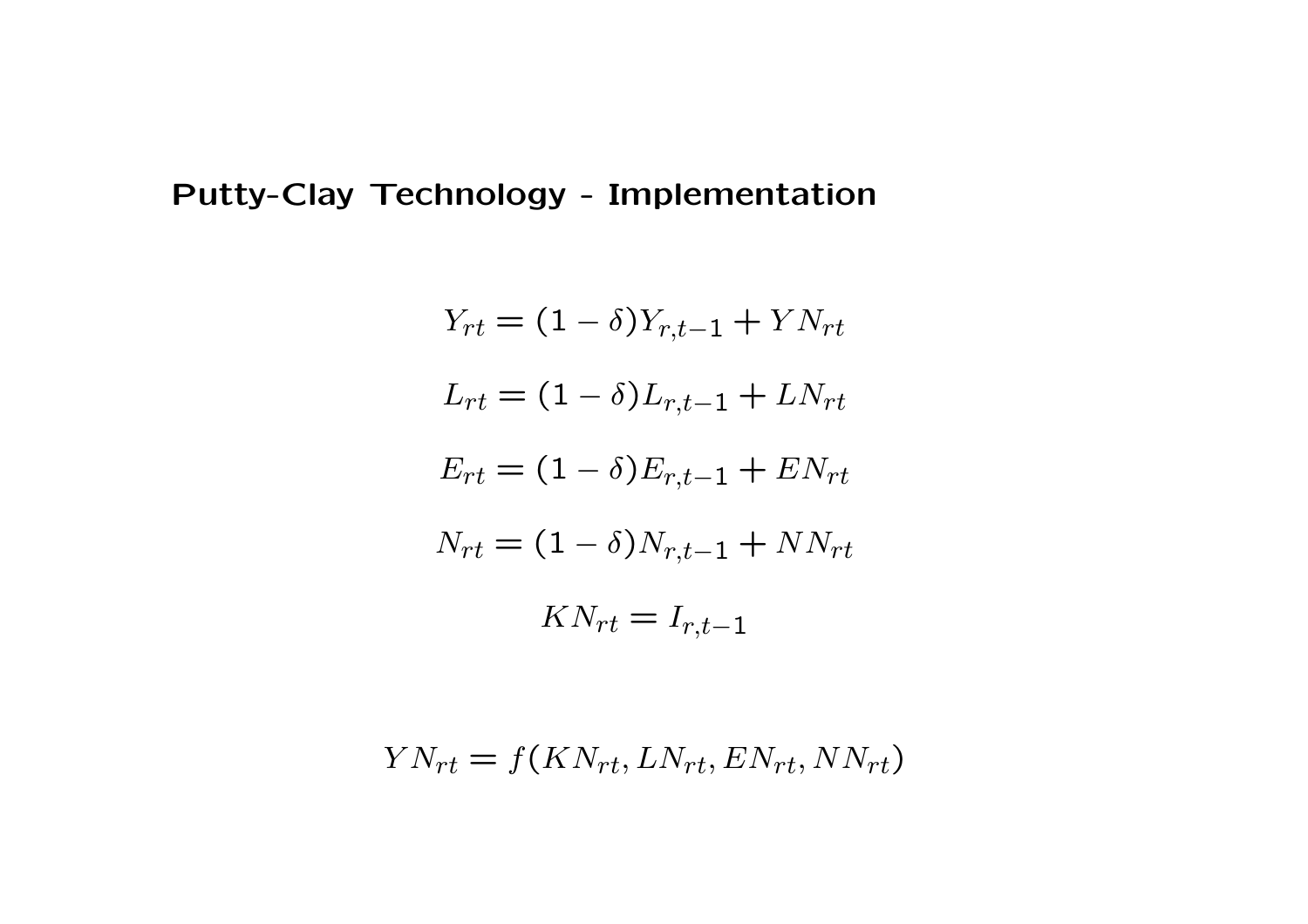# Non-Electric Technologies

| oilnon | Oil                                         |
|--------|---------------------------------------------|
| gasnon | Natural Gas                                 |
| cldu   | Coal - direct use                           |
| renew  | Renewables (low cost, limited quantity)     |
| nebak  | Non-electric backstop (high cost, unlimited |
|        | quantity)                                   |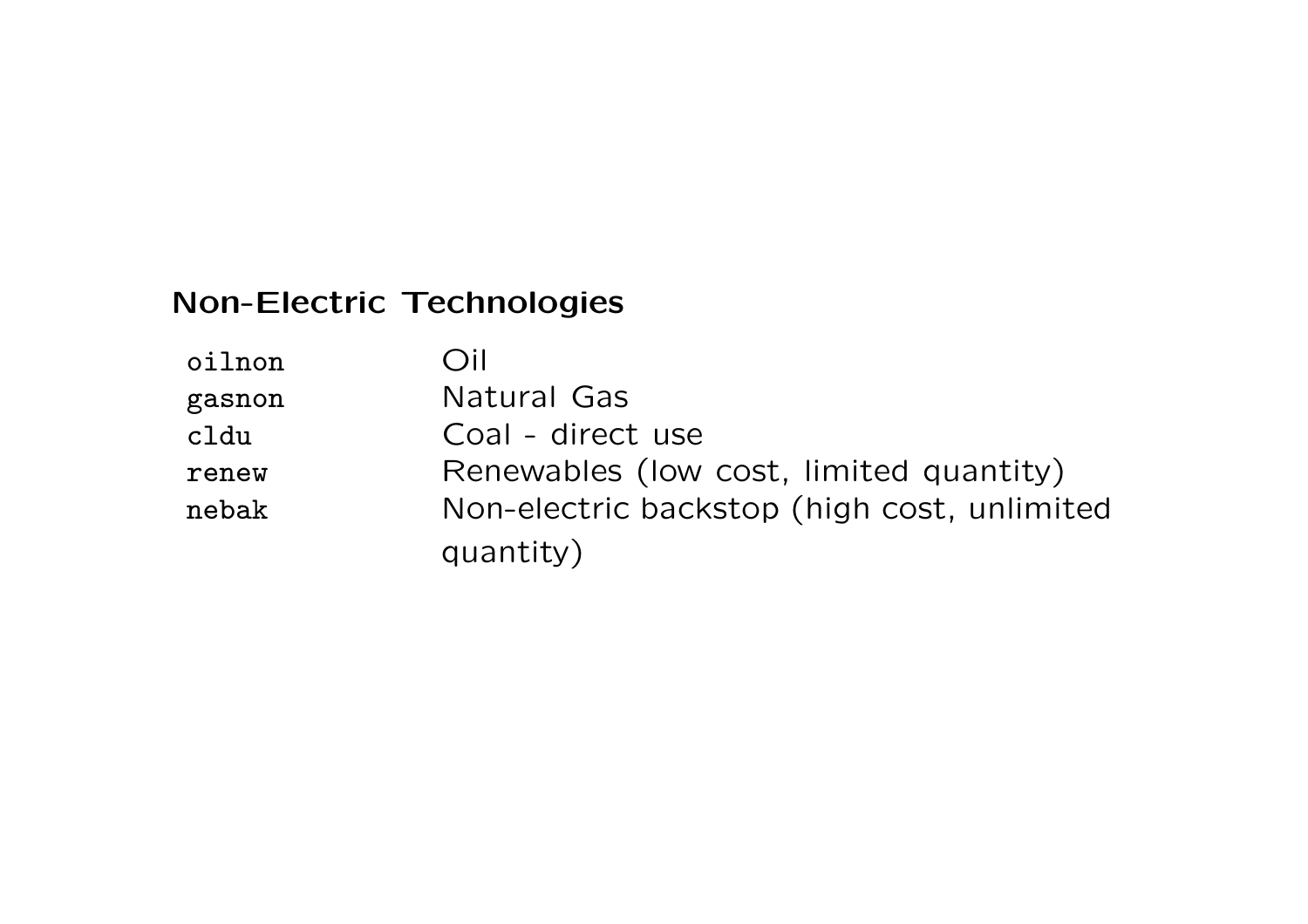# Electric Technologies

| hydro                            | Dil                                                                        |
|----------------------------------|----------------------------------------------------------------------------|
| gas-r, gas-n                     | Natural Gas (remaining and new-vintage)                                    |
| $\text{coal-r}$ ,                | Coal (remaining, new-vintage, carbon cap-                                  |
| $\text{coal-n}$ ,                | ture and storage)                                                          |
| $coal$ $-ccs$                    |                                                                            |
| nuc-r, nuc-n<br>$adv-lc, adv-hc$ | Nuclear (remaining and new vintage)<br>"Advanced" (low cost and high cost) |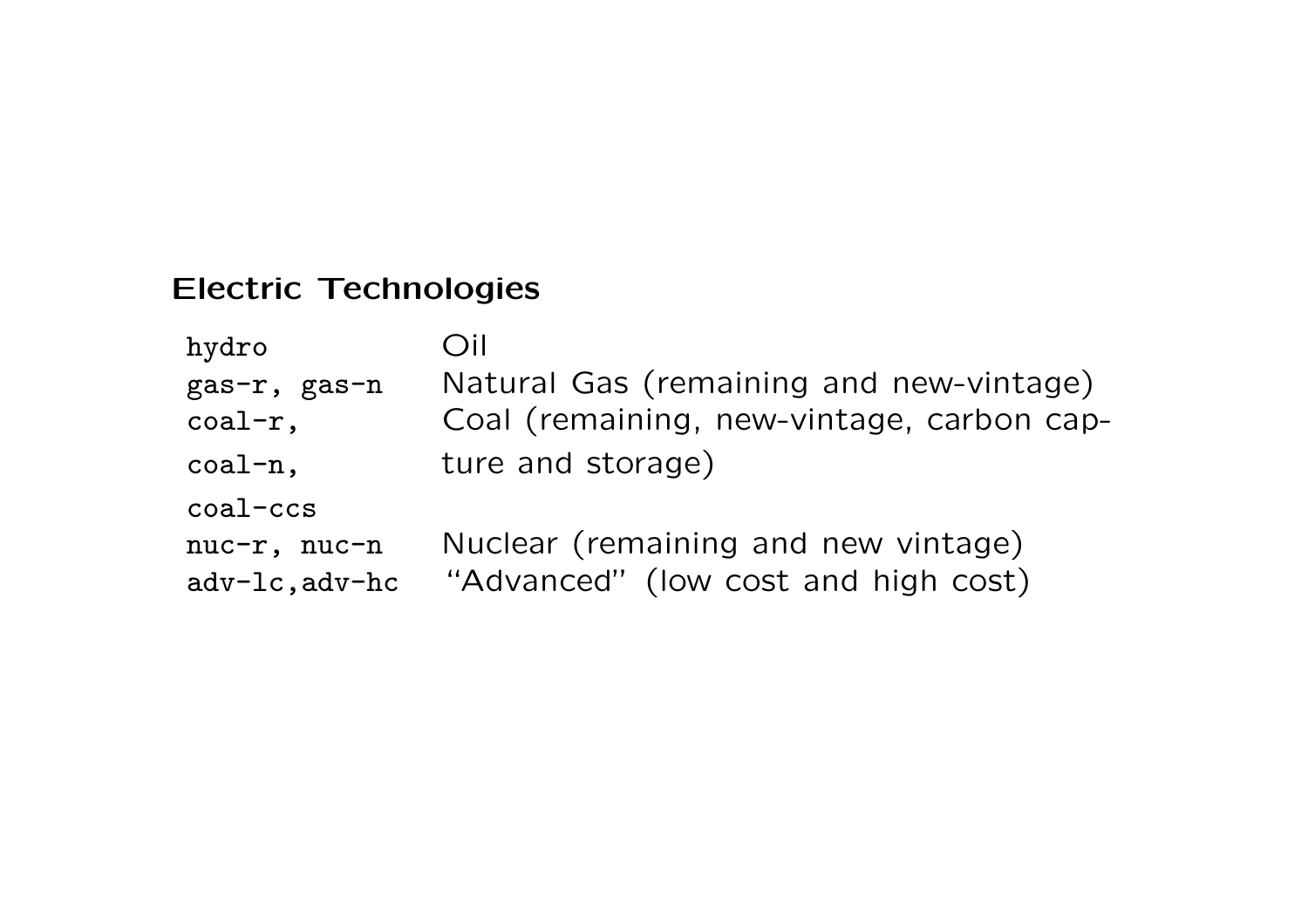#### Decision Variables and Logic

Energy supply by technology:

$$
X_{irt} \geq 0
$$

Expansion and contraction constraints:

$$
(1 - \psi_i)X_{irt-1} \le X_{irt} \le (1 + \epsilon_i)X_{irt-1} + \bar{x}_{ir}
$$

Energy costs:

$$
EC_{rt} = \sum_{i} c_{irt} X_{irt}
$$

Electric and non-electric supplies:

$$
E_{rt} = \sum_{i \in \mathcal{E}} X_{irt}, \quad N_{rt} = \sum_{i \in \mathcal{N}} X_{irt}
$$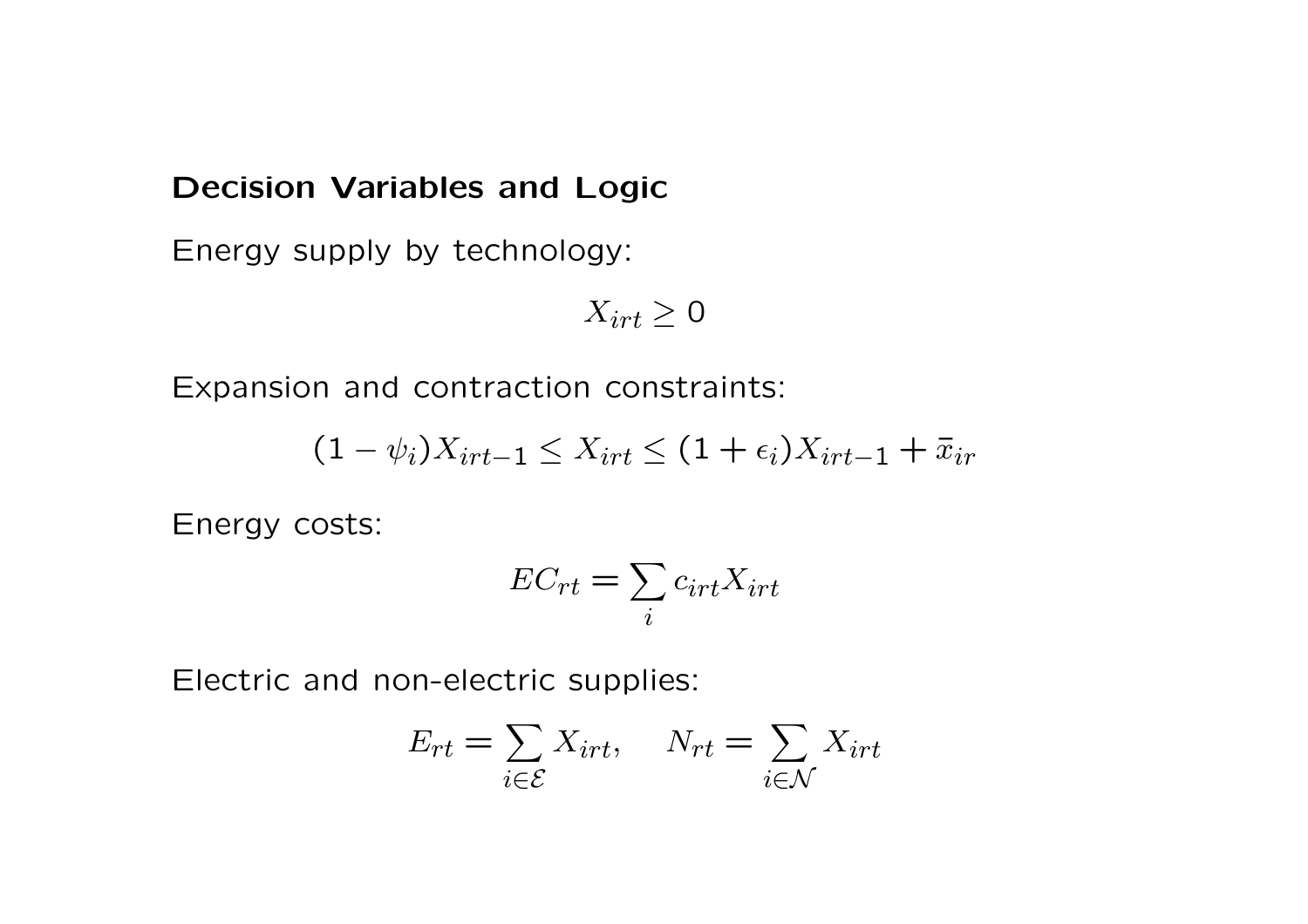# Global Electric Energy Production

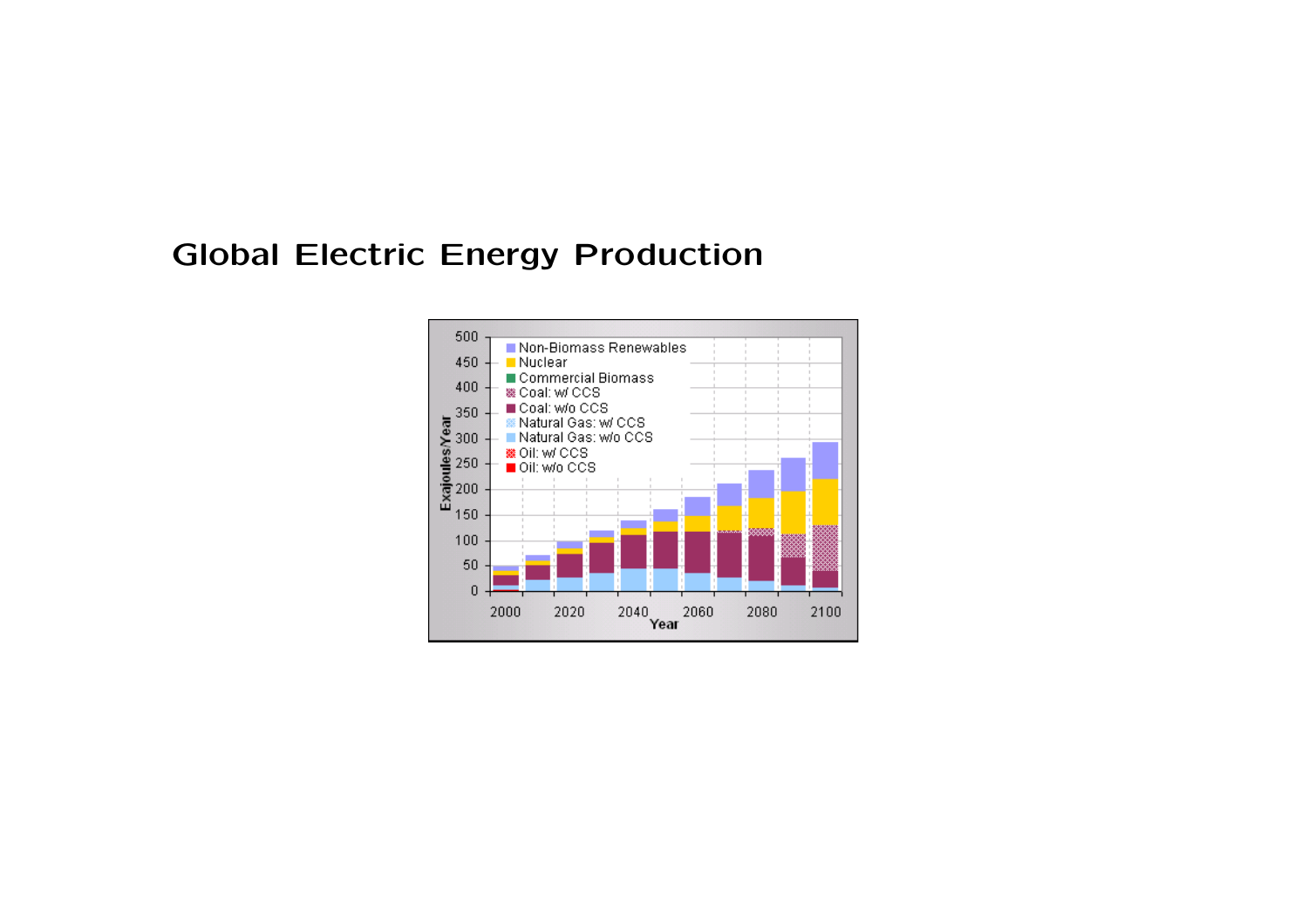- 2. Global 2100 (1992)
	- Multiple infinitely-lived representative agents (budget constraints and distributional analysis)
	- Carbon emissions coefficients.
	- Climate model
	- Hedging decisions with stochastic programming (ATL versus LTA)
	- Cost effectiveness analysis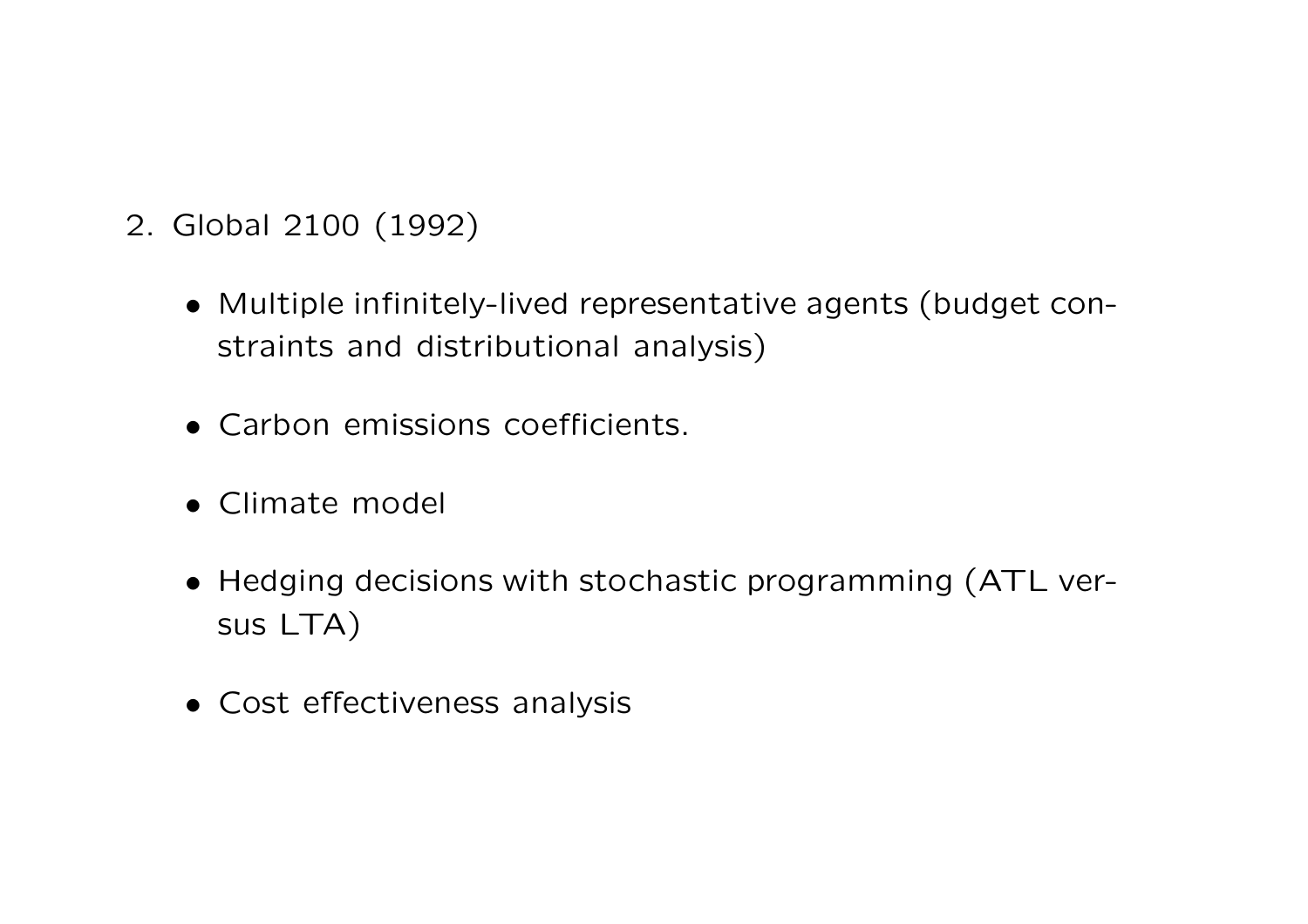# Stochastic Progamming for Beginners

"Learn then act" versus "act then learn".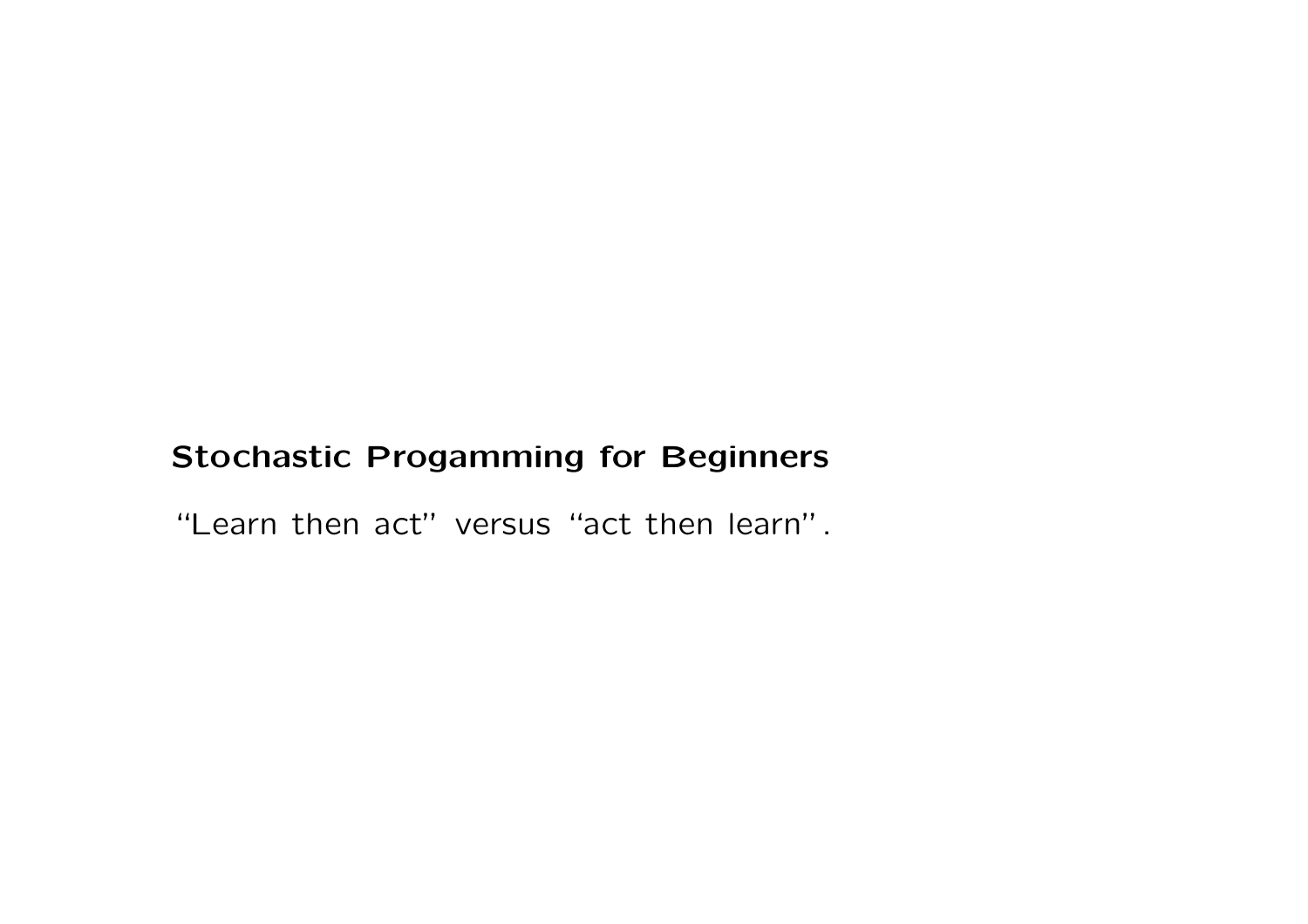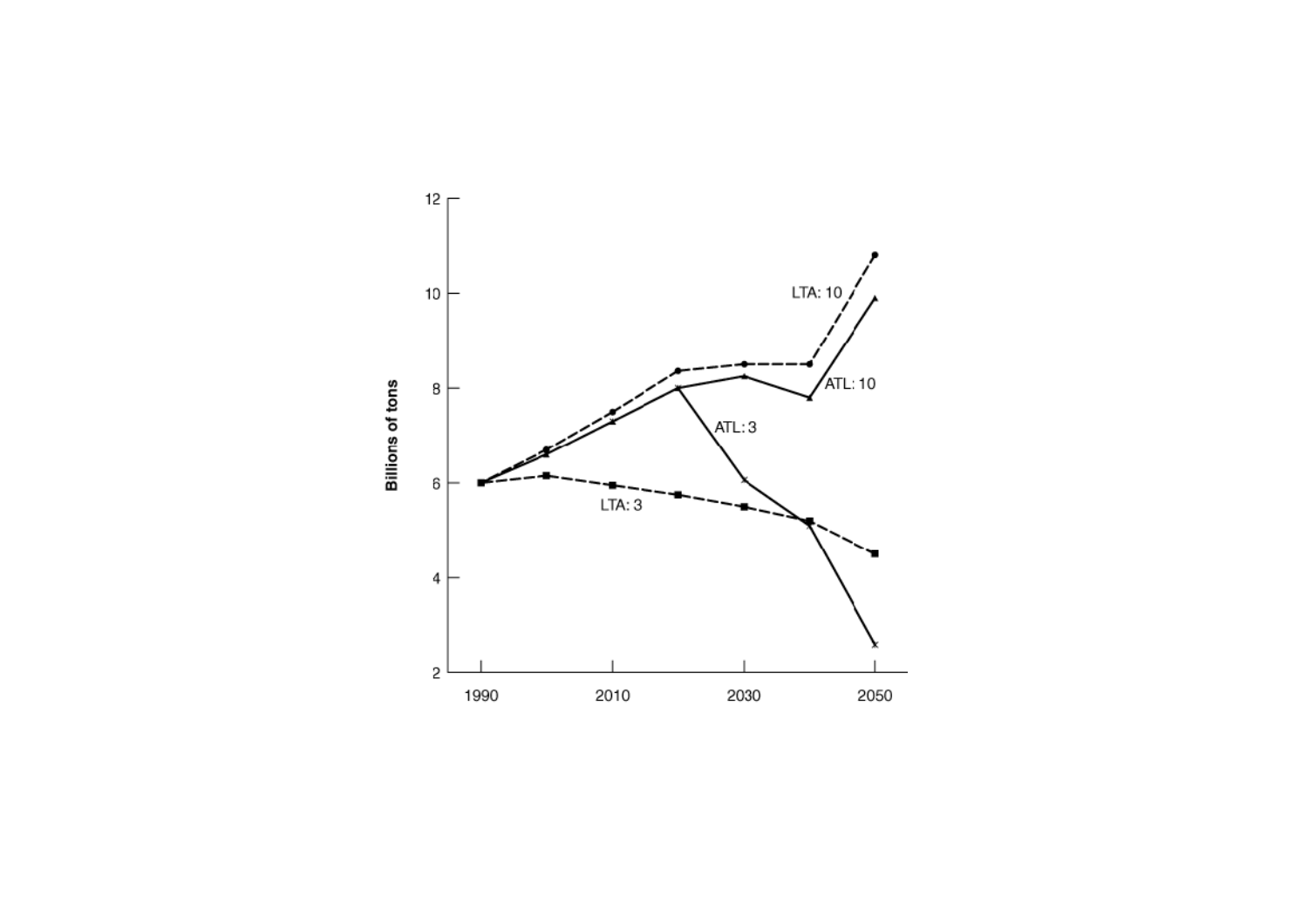- 3. MERGE (1995)
	- Other greenhouse gases (methane, nitrogen oxides, HFCs)
	- Market and non-market damages
	- Integrated assessment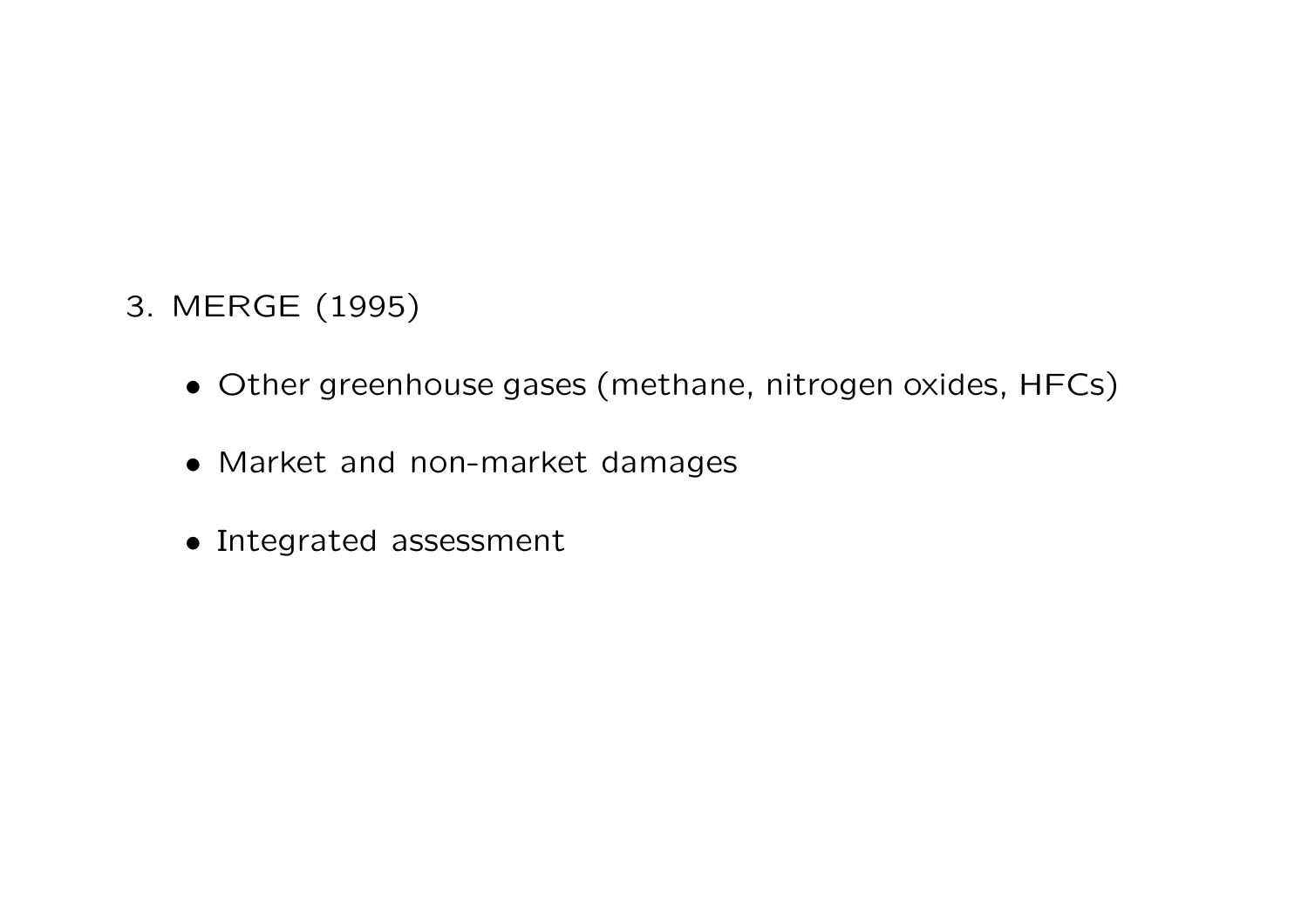# EMF21 Analysis of Multigas Issues (2005)



Figure 5. Comparison of Carbon Taxes